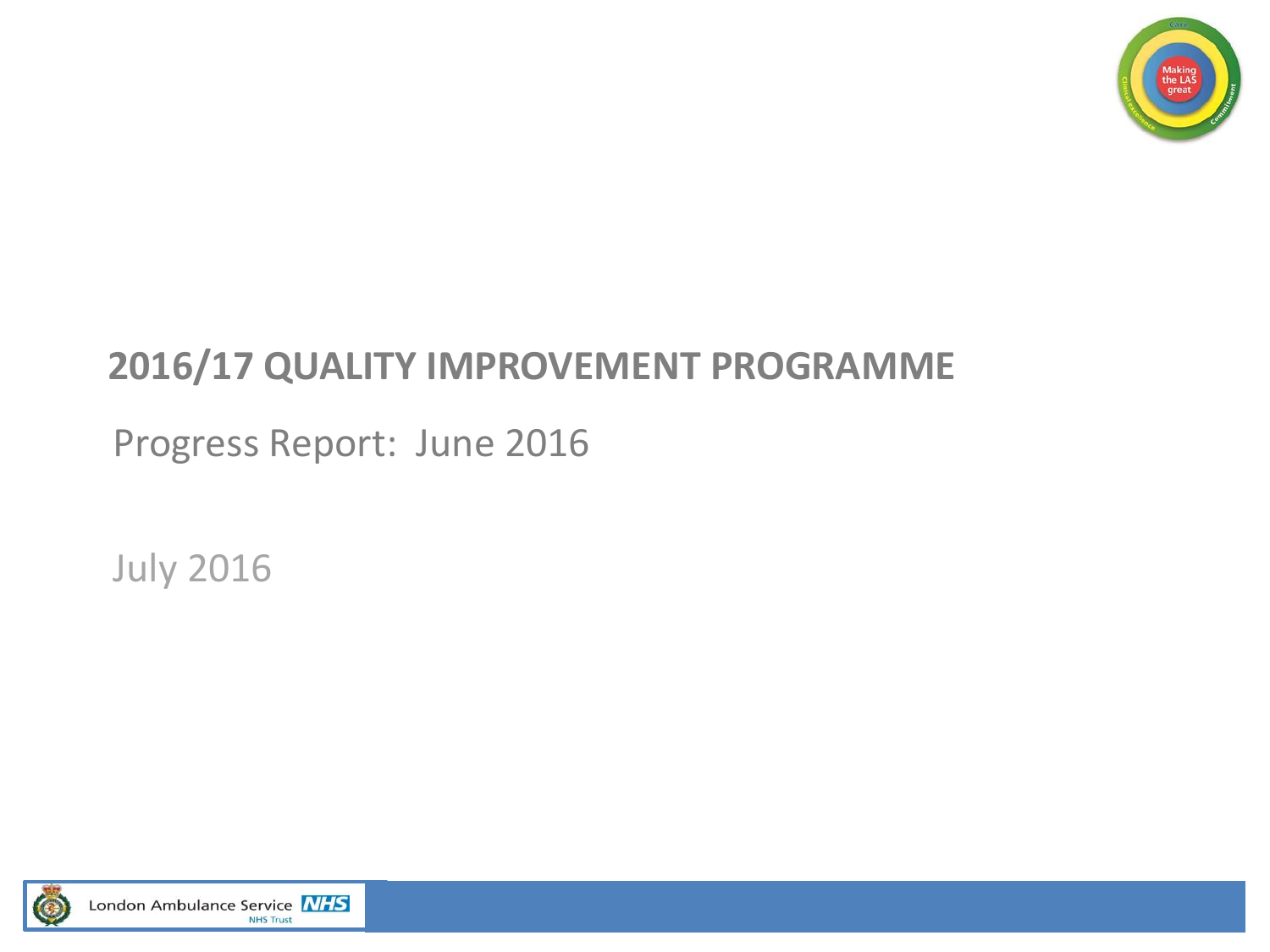# **CONTENTS**



|    | 1. Executive Summary                                                                                                                                                                                                              |              |
|----|-----------------------------------------------------------------------------------------------------------------------------------------------------------------------------------------------------------------------------------|--------------|
| 2. | <b>Programme Summary</b>                                                                                                                                                                                                          |              |
|    | 3. Workstream progress reports<br>4.1 Making the LAS a great place to work<br>4.2 Achieving good governance<br>4.3 Improving patient experience<br>4.4 Improving environment and resources<br>4.5 Taking pride and responsibility | 6<br>9<br>13 |
|    |                                                                                                                                                                                                                                   |              |

# 4. Programme Risks and Issues 23

*Project Delivery Project Performance All scheduled activities have been completed The scheduled activities are on track for completion by the due date Performance has been met or is over 95% towards the agreed trajectory / target The scheduled activities have been delayed and are no more than 4 weeks Performance is between 85-95% towards the agreed trajectory / target The scheduled activities are at risk and have delays over 4 weeks Performance is below 85% of the agreed trajectory / target Definitions*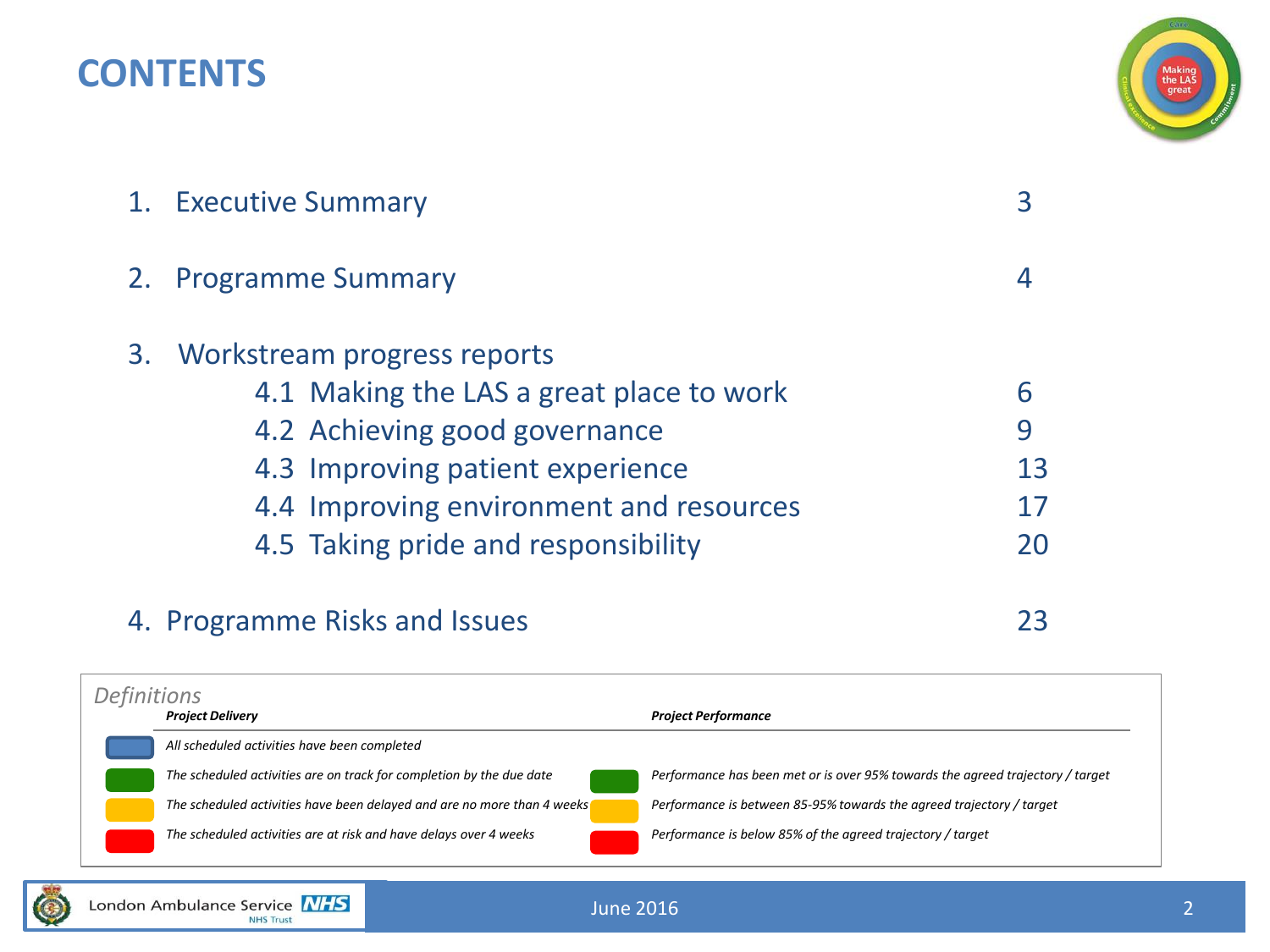# **EXECUTIVE SUMMARY**  June 2016



### **Progress this month**

- There were high numbers of activities to be delivered in June, and programme performance for the month resulted in 88% of scheduled activities being delivered.
- The finalisation of the funding to deliver the Quality Improvement Programme remains outstanding, however discussions continue to take place with Commissioners to mutually agree a position.
- The scheduled Clinical Review visit led by NHS Improvement was completed during June, and this assurance exercise was to assess how the Trust is progressing against actions to address areas identified as requiring improvement by the CQC. The review was extensive and included the submission of documentary evidence, selected focus group sessions, site visits to stations and A&E Departments, and observational ride outs with frontline staff on shift.
- The Making the LAS Great campaign was launched across the organisation to promote the Trust vision and values and to engage staff to contribute to improvement works. The campaign also supported the recent launch of the revised appraisal process.
- A deep dive review was presented to the Clinical Quality and Review Group in June which focussed on progress on the Patient Transport Service and improvements to the care of Mental Health patients.

| <b>Theme</b>                        | <b>Executive Director</b> | #<br><b>Complete</b> | %<br><b>Complete</b> | <b>RAG</b> |
|-------------------------------------|---------------------------|----------------------|----------------------|------------|
| Making LAS a great place to work    | Karen Broughton           | 9/10                 | 90%                  |            |
| Achieving good governance           | Sandra Adams              | 16/19                | 84%                  |            |
| Improving patient experience        | <b>Briony Sloper</b>      | 3/3                  | 100%                 |            |
| Improving environment and resources | <b>Andrew Grimshaw</b>    | 4/5                  | 80%                  |            |
| Taking pride and responsibility     | <b>Fenella Wrigley</b>    | 5/5                  | 100%                 |            |

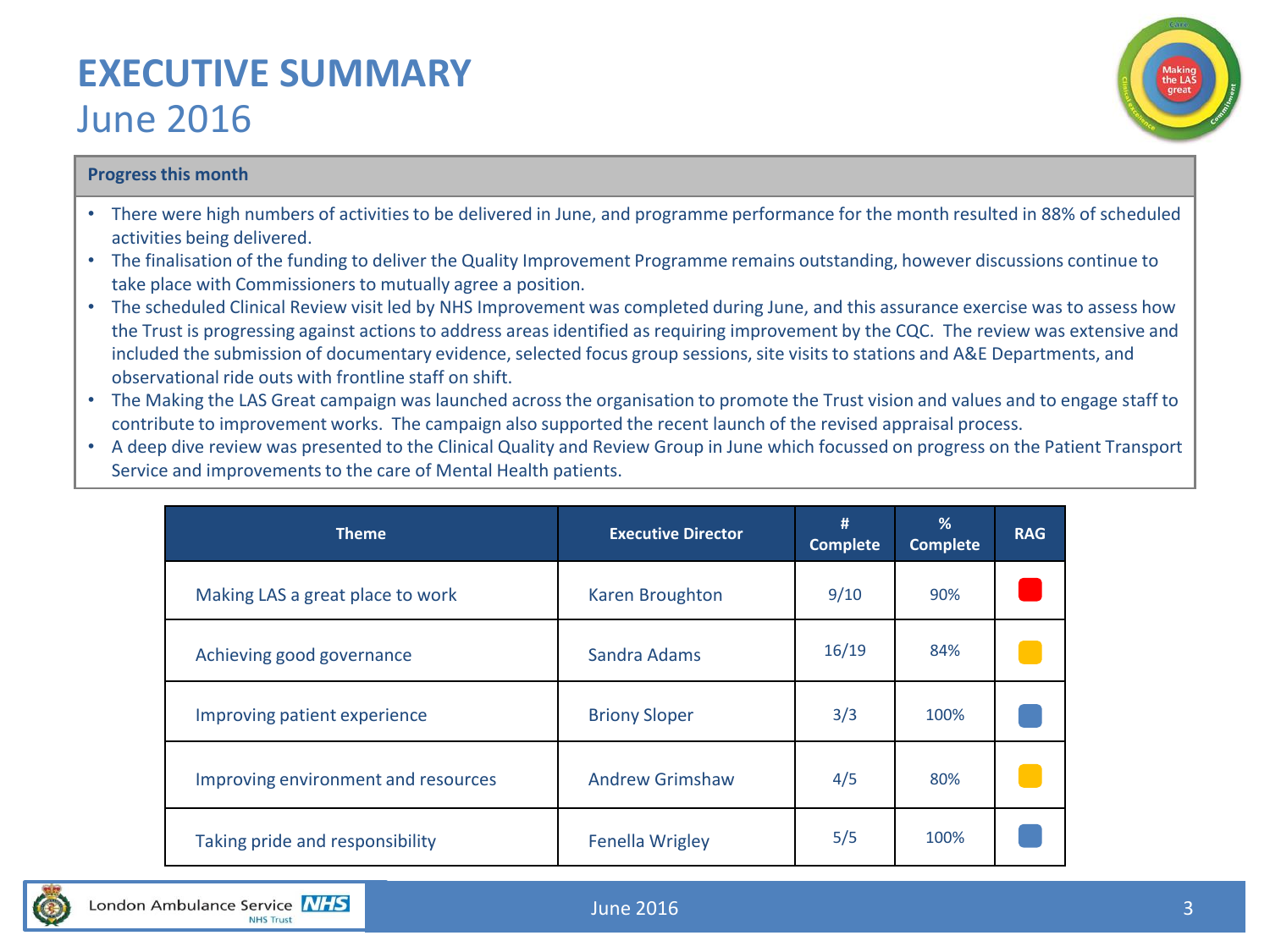# **PROGRAMME SUMMARY** Forecast View



# **Programme:**

- There are fewer activities to be delivered during July and August compared to June, however there are a high number of activities to be delivered in September. Project teams will utilise the next two months to recover any activities that are reporting as delayed and to progress activities due at the end of quarter 2.
- Following the outcome of the Clinical Review, areas noted as requiring further improvement will be reviewed and an action plan will be in place to address these issues. This will be regularly monitored by Executive Director Leads and the Quality Improvement Group.
- A formal review will be undertaken in July of the Programme Management Team to ensure that the structure in place remains fit for purpose to deliver the remainder of the Quality Improvement Programme and is equipped to help the organisation prepare for a CQC reinspection.
- A deep dive review on Fleet and Logistics will be presented to the Clinical Quality and Review Group in July, with specific focus on progress made with blankets, infection control, and the outcome of the make ready pilot for vehicles in North East London.

|                                              |                                     |          | <b>July 2016</b> |         |         |               |                | August 2016 |         |
|----------------------------------------------|-------------------------------------|----------|------------------|---------|---------|---------------|----------------|-------------|---------|
| <b>Theme</b>                                 | <b>Executive</b><br><b>Director</b> | Complete | On Track         | Delayed | At Risk | Complete<br>I | On Track       | Delayed     | At Risk |
| Making LAS a<br>great place to<br>work       | Karen<br><b>Broughton</b>           |          | $\overline{4}$   |         |         |               | $\mathbf{1}$   |             |         |
| Achieving good<br>governance                 | Sandra<br><b>Adams</b>              |          | $\overline{2}$   |         |         |               | $\overline{2}$ |             |         |
| Improving<br>patient<br>experience           | <b>Briony</b><br>Sloper             |          | 3                |         |         |               |                |             |         |
| Improving<br>environment<br>and resources    | Andrew<br>Grimshaw                  |          | $\overline{2}$   |         |         |               |                |             |         |
| <b>Taking pride</b><br>and<br>responsibility | Fenella<br>Wrigley                  |          | 3                |         |         |               |                |             |         |
|                                              | <b>Total</b>                        |          | 14               |         |         |               | 3              |             |         |

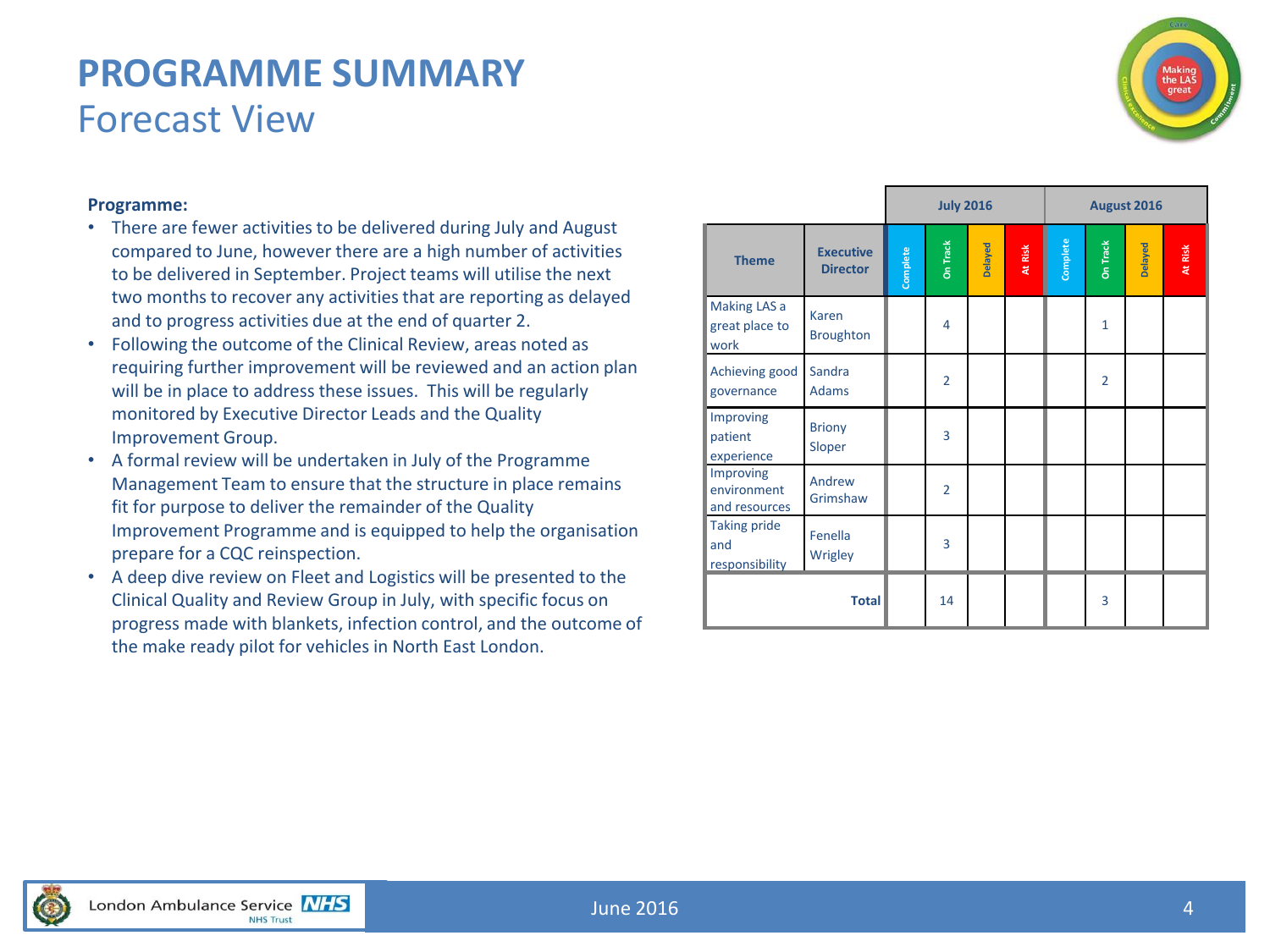

# **WORKSTREAM PROGRESS REPORTS**



London Ambulance Service **NHS** 

June 2016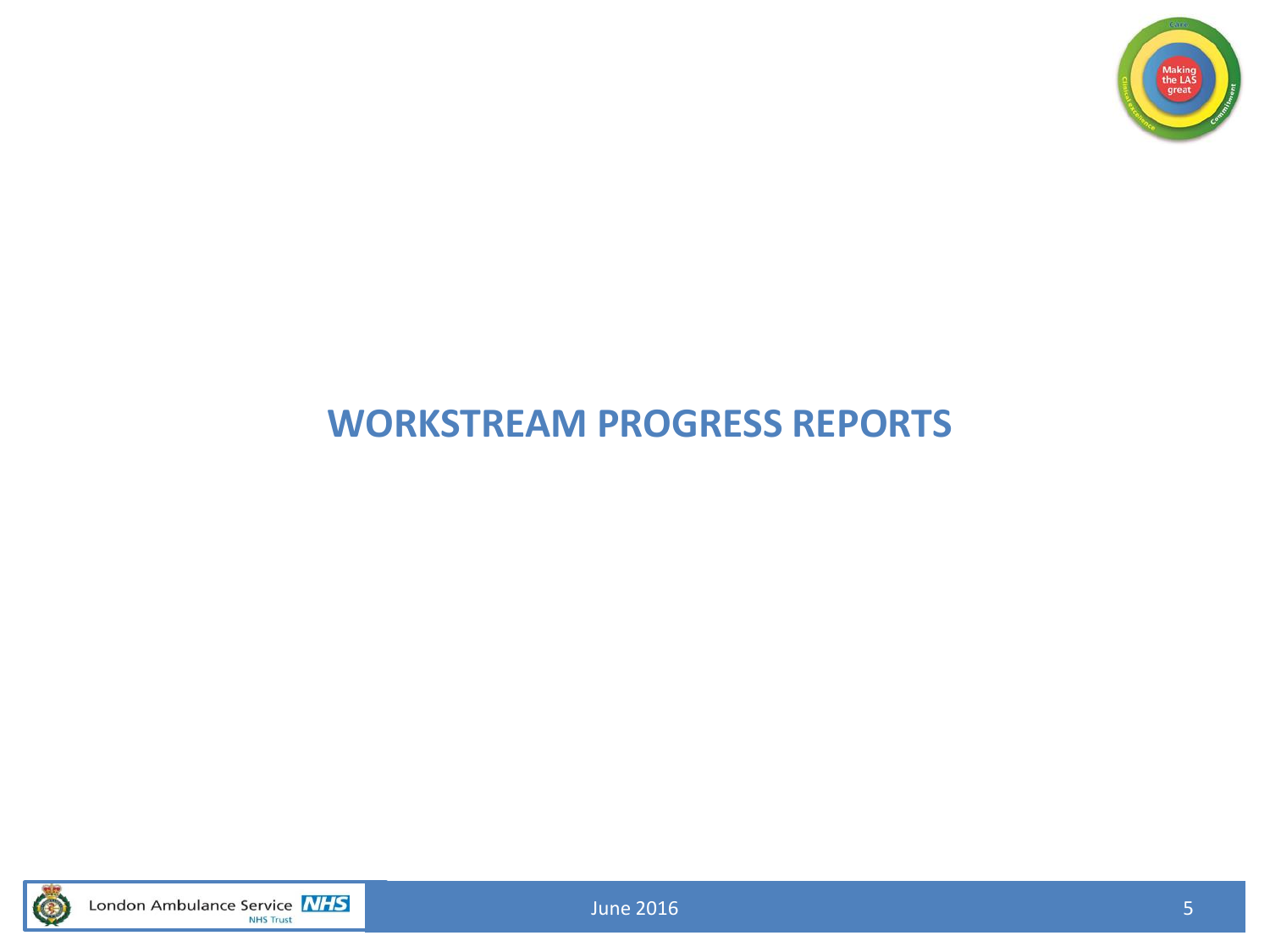# **1| MAKING THE LAS A GREAT PLACE TO WORK** Executive Lead: Karen Broughton

### **Recruitment**

• To ensure the LAS is promoted as a prospective employer to graduate paramedics, and to build a future pipeline of recruits, the clinical tutors based at the four partnership universities have been taking forward key messages as part of the 'keep in touch sessions' to build relationships with trainee paramedics.

### **Bullying and Harassment**

- The agreed target to provide 400 staff with bullying and harassment awareness training across the Trust has been achieved, and exceeded at the end of June.
- An introduction to mediation workshop was held in June, and 60 staff from across the service the Service attended. Mediation training will promote a new way of working, including courageous conversations which is a skills based course to help staff learn how to facilitate difficult messages in a positive way and will empower staff to resolve issues as soon as they arise.
- In addition , there will be practical mediation skills training workshops made available to staff over the coming months.
- 38 staff have completed the Investigations Training conversations workshops.

### **Training**

• The new corporate induction programme has been completed and all new inductions will be conducted using the new format from July onwards. A dedicated Induction Administrator has been appointed who will be the main point of contact for the induction process across the Trust. The new format includes an element of eLearning, however once OLM is in place this will be replaced with some further elements around the vision and values of the Trust. All presentations are now in a standard format aligned with the corporate branding and hand outs new recruits require are accessible via the Trust intranet.



**HIGHLIGHTS THIS MONTH**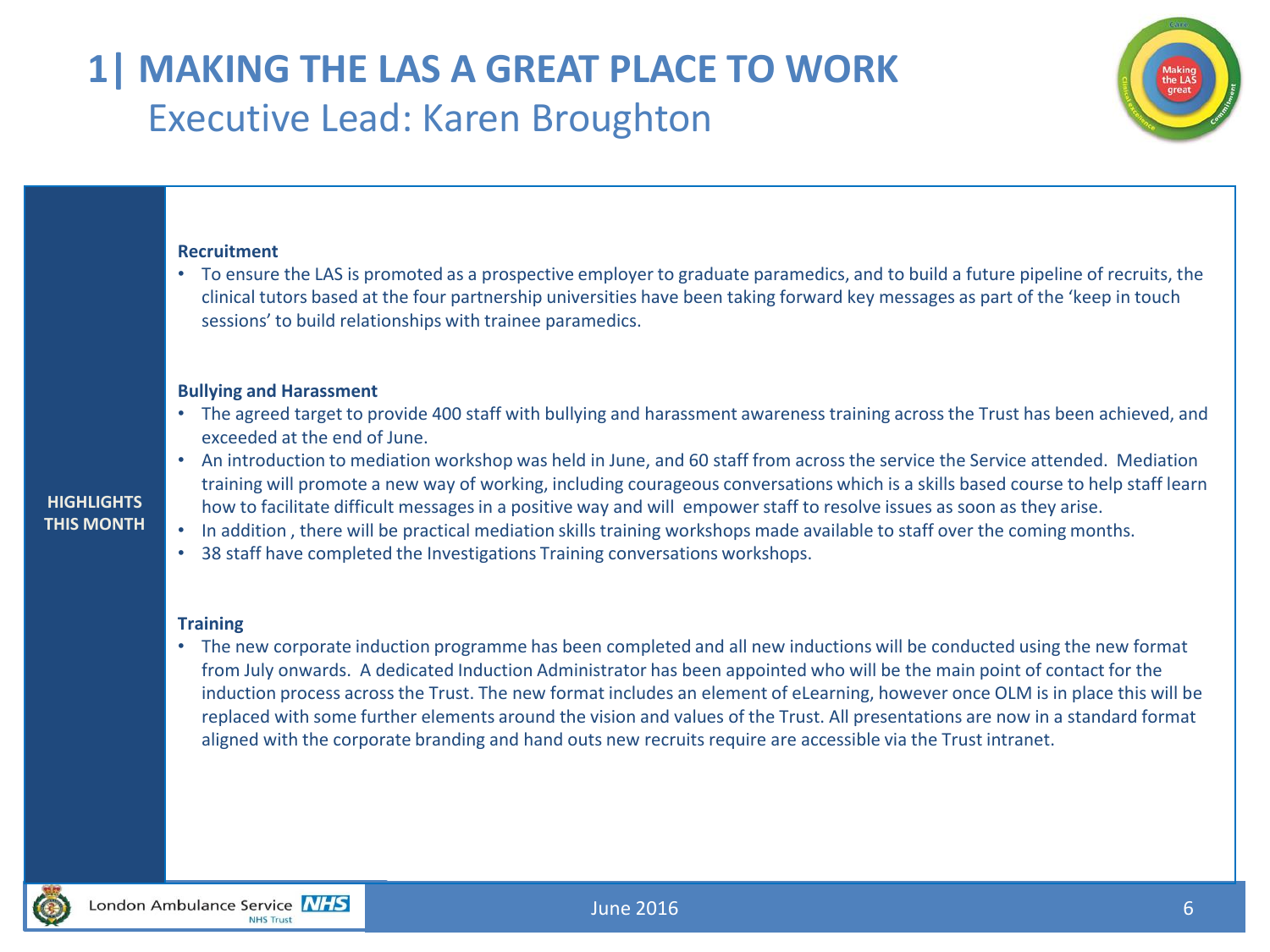# **1| MAKING THE LAS A GREAT PLACE TO WORK** Executive Lead: Karen Broughton



# **Equality and Inclusion**

- A new interim Equality and Inclusion Manager has been appointed, who will be working for the Trust on a part time basis. The focus of this role is address the Equality and Inclusion concerns raised in the CQC report, specifically to undertake a baseline assessment of the Trust position, to review current recruitment and promotion practices to ensure best practice and compliance with legislative requirements. It is anticipated that there will be short term delays in delivering these activities with the recent introduction of the Equality and Inclusion Manager, therefore they will form an initial view on the Trust position and QIP activities may be developed accordingly.
- A review of the Workforce Race Equality Standard is currently being completed and will be submitted in July 2016 in alignment with the national deadlines.
- Equality and Inclusion training was included as part of the statutory and mandatory training matrix launched in May. This is an online elearning module, and reporting completion of this training will be included in the QIP KPI report following implementation of the new system to capture and record staff training in September 2016.

# **HIGHLIGHTS THIS MONTH**

# **Staff Recognition and Engagement Plan**

• The 2016/17 staff recognition and engagement plan has been approved by both the Director of Transformation and Strategy and Director of Communications. This will be made available to staff from the Trust intranet site.



June 2016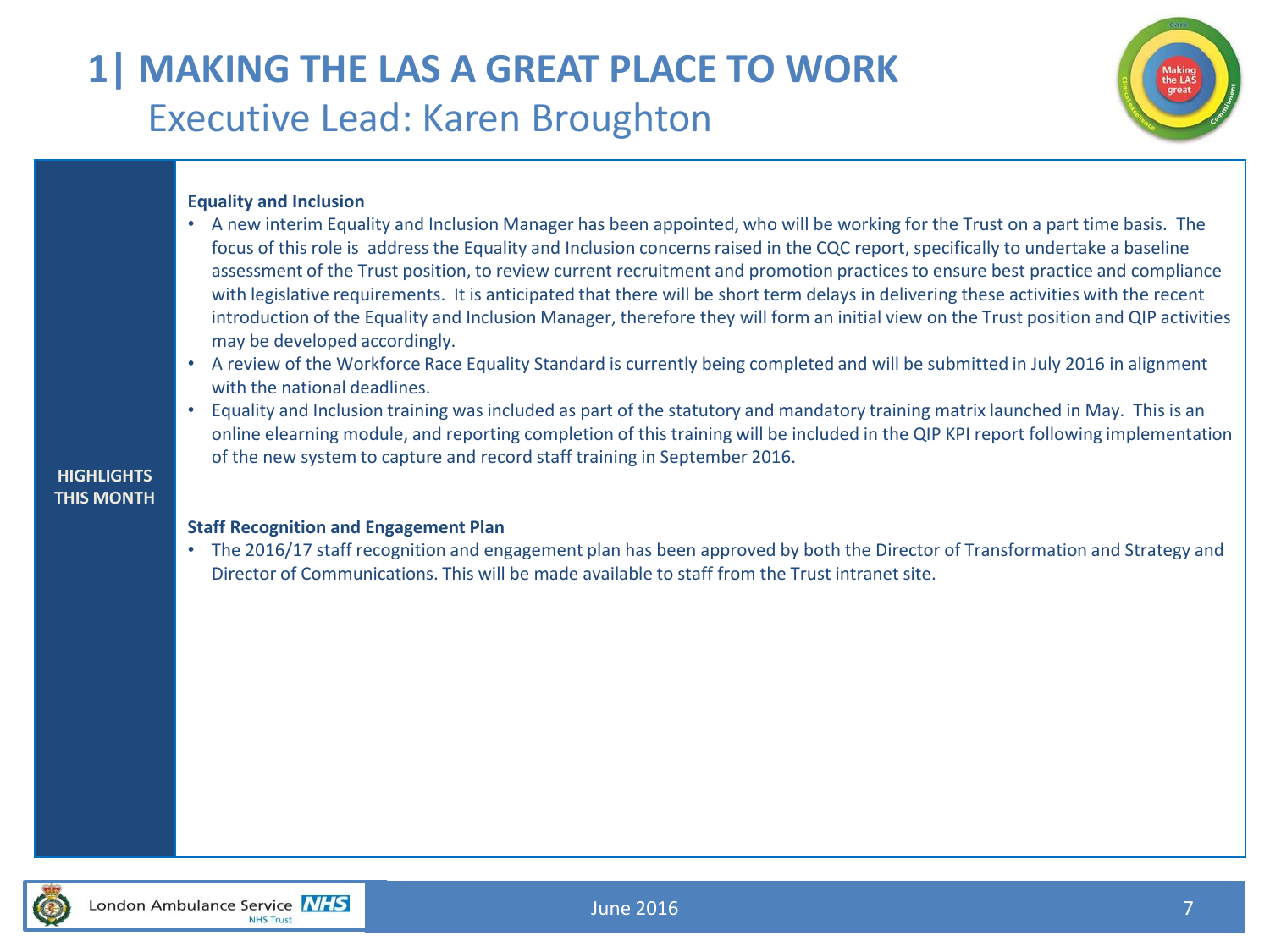# **1| MAKING THE LAS A GREAT PLACE TO WORK** Progress – June 2016



|                                             |                         |                 | <b>June 2016</b> |      |
|---------------------------------------------|-------------------------|-----------------|------------------|------|
| <b>Deliverable</b>                          | <b>Lead</b>             | <b>Complete</b> | <b>Delayed</b>   | At R |
| <b>Advert to Action</b><br>(Recruitment)    | <b>Julie Cook</b>       | 1               |                  |      |
| <b>Bullying and Harassment</b>              | <b>Karen Broughton</b>  | 3               |                  |      |
| <b>Training</b>                             | <b>Karen Broughton</b>  | 1               |                  |      |
| <b>Equality and Inclusion</b>               | <b>Andrew Buchannan</b> | 1               |                  |      |
| <b>Vision and Strategy</b>                  | <b>Karen Broughton</b>  |                 |                  |      |
| <b>Supporting Staff</b>                     | <b>Karen Broughton</b>  | 2               |                  |      |
| Retention                                   | <b>Greg Masters</b>     |                 |                  | 1    |
| Workforce and<br>Organisational Development | Karen Broughton         |                 |                  |      |
|                                             |                         |                 |                  |      |

|                 | <b>June 2016</b> |                |
|-----------------|------------------|----------------|
| <b>Complete</b> | <b>Delayed</b>   | <b>At Risk</b> |
| 1               |                  |                |
| 3               |                  |                |
| 1               |                  |                |
| $\mathbf{1}$    |                  |                |
|                 |                  |                |
| $\overline{2}$  |                  |                |
|                 |                  | 1              |
|                 |                  |                |

| <b>June 2016</b> |                | <b>Outstanding actions</b>                                                                                                                                                                                                                     |
|------------------|----------------|------------------------------------------------------------------------------------------------------------------------------------------------------------------------------------------------------------------------------------------------|
| <b>Delayed</b>   | <b>At Risk</b> |                                                                                                                                                                                                                                                |
|                  |                | At Risk<br>Negotiate the funding for 'The London Package' as<br>part of contracting round 2016/17<br>Discussion and negotiations continue with<br>Commissioners and it is anticipated that the contract<br>will be agreed as soon as possible. |
|                  |                |                                                                                                                                                                                                                                                |
|                  |                |                                                                                                                                                                                                                                                |
|                  |                |                                                                                                                                                                                                                                                |
|                  |                |                                                                                                                                                                                                                                                |

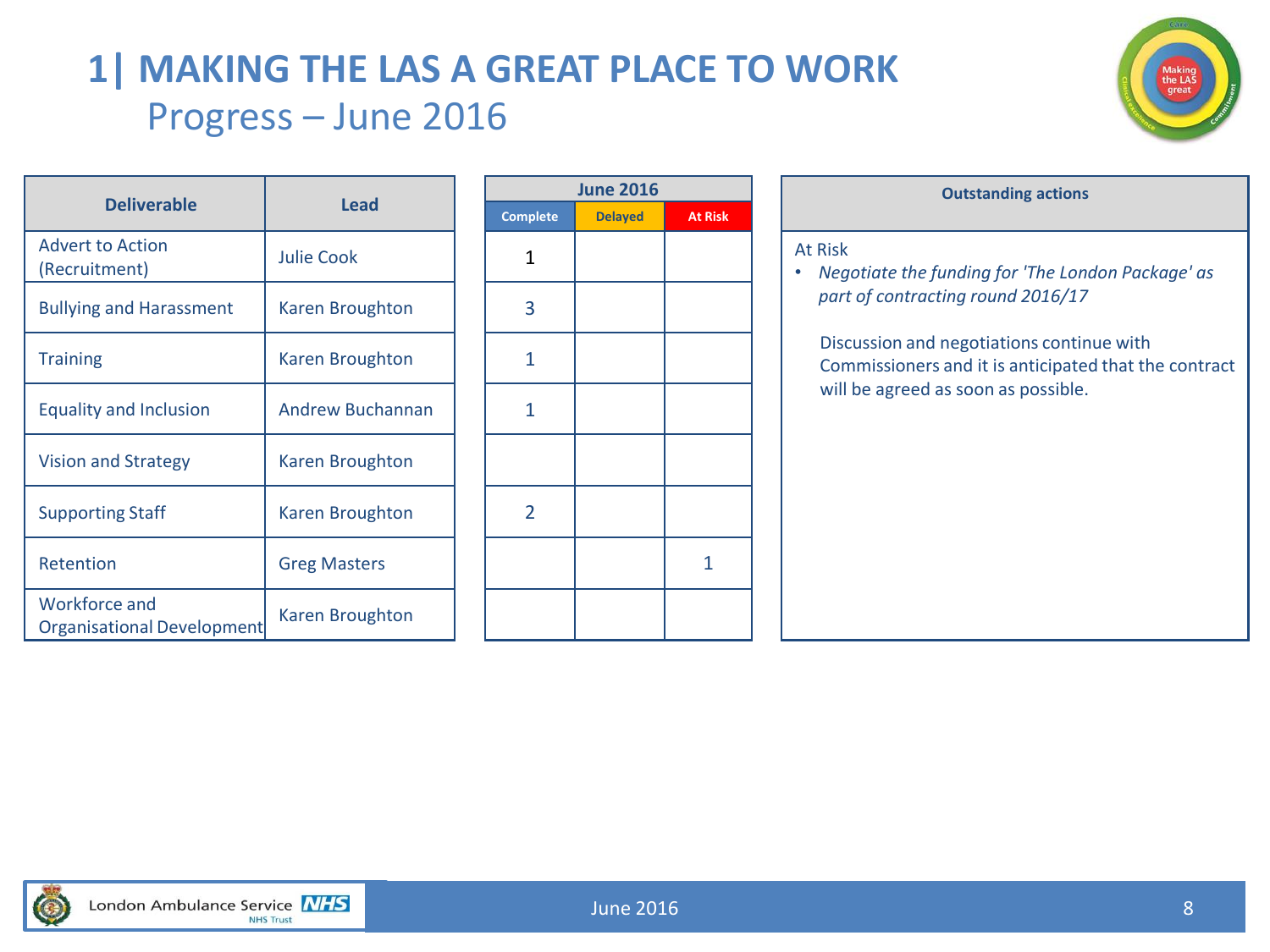# **1| MAKING THE LAS A GREAT PLACE TO WORK** Forecast View



| <b>Focus for next month</b>                                                                                                                                                                                                                                                                                                                                                                | <b>Key risks and challenges</b>                                                                                                                                                                                                              |
|--------------------------------------------------------------------------------------------------------------------------------------------------------------------------------------------------------------------------------------------------------------------------------------------------------------------------------------------------------------------------------------------|----------------------------------------------------------------------------------------------------------------------------------------------------------------------------------------------------------------------------------------------|
| A two-day complex investigation training session has been created,<br>and has been designed to assist all staff in the facilitation of robust<br>investigations across the Trust<br>Continued work to reaffirm the Trust vision and values across the<br>organisation and to drive the completion of 100% of personal<br>development reviews for all corporate services by the end of July | Operational pressures mean that some staff who wish to attend the<br>workshops are currently unable to, however the B&H Specialist is<br>working with the Assistant Directors or Operations for each of the<br>sector groups to address this |

| <b>Deliverable</b>                                                      | Lead                   |                 | <b>July 2016</b> |                |                |                 | <b>August 2016</b> |                |                |
|-------------------------------------------------------------------------|------------------------|-----------------|------------------|----------------|----------------|-----------------|--------------------|----------------|----------------|
|                                                                         |                        | <b>Complete</b> | <b>On Track</b>  | <b>Delayed</b> | <b>At Risk</b> | <b>Complete</b> | <b>On Track</b>    | <b>Delayed</b> | <b>At Risk</b> |
| <b>Advert to Action (Recruitment)</b>                                   | Julie Cook             |                 |                  |                |                |                 | $\mathbf{1}$       |                |                |
| <b>Bullying and Harassment</b>                                          | <b>Karen Broughton</b> |                 |                  |                |                |                 |                    |                |                |
| <b>Training</b>                                                         | <b>Karen Broughton</b> |                 |                  |                |                |                 |                    |                |                |
| <b>Equality and Inclusion</b>                                           | Andrew Buchannan       |                 | $\overline{2}$   |                |                |                 |                    |                |                |
| <b>Vision and Strategy</b>                                              | <b>Karen Broughton</b> |                 | $\overline{2}$   |                |                |                 |                    |                |                |
| <b>Supporting Staff</b>                                                 | <b>Karen Broughton</b> |                 |                  |                |                |                 |                    |                |                |
| Retention                                                               | <b>Greg Masters</b>    |                 |                  |                |                |                 |                    |                |                |
| <b>Workforce and Organisational</b><br>Development<br><b>STATISTICS</b> | Karen Broughton        |                 |                  |                |                |                 |                    |                |                |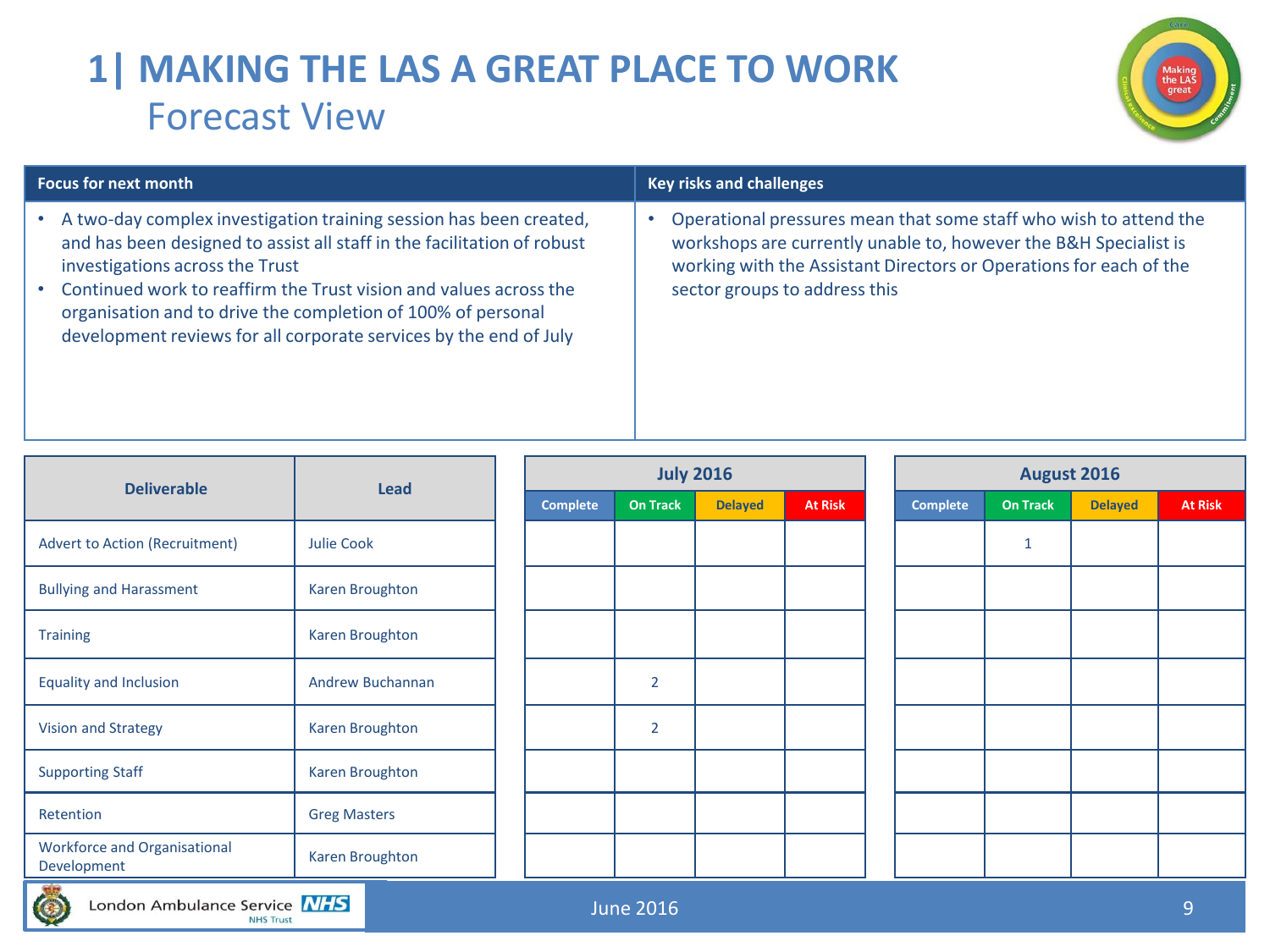# **2| ACHIEVING GOOD GOVERNANCE** Executive Lead: Sandra Adams



### **Risk Management**

• The latest audit identified that 87% of risk registers were RAG rated as green, which demonstrated that high quality registers were recently updated and have been maintained, appropriate mitigating actions identified and consistent scoring applied. Work is being undertaken with the risk owners of the 13% which were not green and this is also highlighted through Risk, Compliance and Assurance Group (RCAG) and the Executive Leadership Team (ELT).

### **Capacity and Capability of Health, Safety & Risk Function**

- As reported last month, the backlog of incident reports was cleared a month ahead of schedule and the team continue to process incident reports as and when they are received to prevent a backlog building up again.
- The Health & Safety consultation was not launched in June, however job descriptions are being written and will be submitted for banding. It is the intention the consultation will be launched in July and brought back on schedule for implementation by the end of September.

### **Improving Incident Reporting**

- The Health and Safety Team produced and published a newsletter on 16/06/2016. This newsletter included information on fire safety, manual handling, display screen equipment at work and how to access further Health and Safety training on e-learning
- LA52 availability inspections were undertaken by QGAMs in each area with pads available on all stations and vehicles that were inspected except two vehicles which were addressed at the time.
- The single point of access for incident reporting was launched on 27 June. It has been launched on an 8am-8pm basis for 4 weeks whilst the team embeds the new processes and will then roll out further to become a 24 hour service. The service will have quarterly reviews to assess call volume, team capacity and what impact this service is having on incident reporting.
- Datixweb training has now been delivered to 240 staff out of 350 who require the training. Further sessions are being offered throughout July at different sites across LAS. The training delivery will be reviewed at the end of July to identify any gaps and what else can be done to address those gaps.
- Communications on the Trust's new incident management processes has been included in the RIB every week and a case study is being developed to be published in July.

# **Duty of Candour**

• Information on Duty of Candour has been in the RIB and on the LIA facebook page. Work is now proceeding to design a leaflet which will be attached to all payslips during Q2



**HIGHLIGHTS THIS MONTH**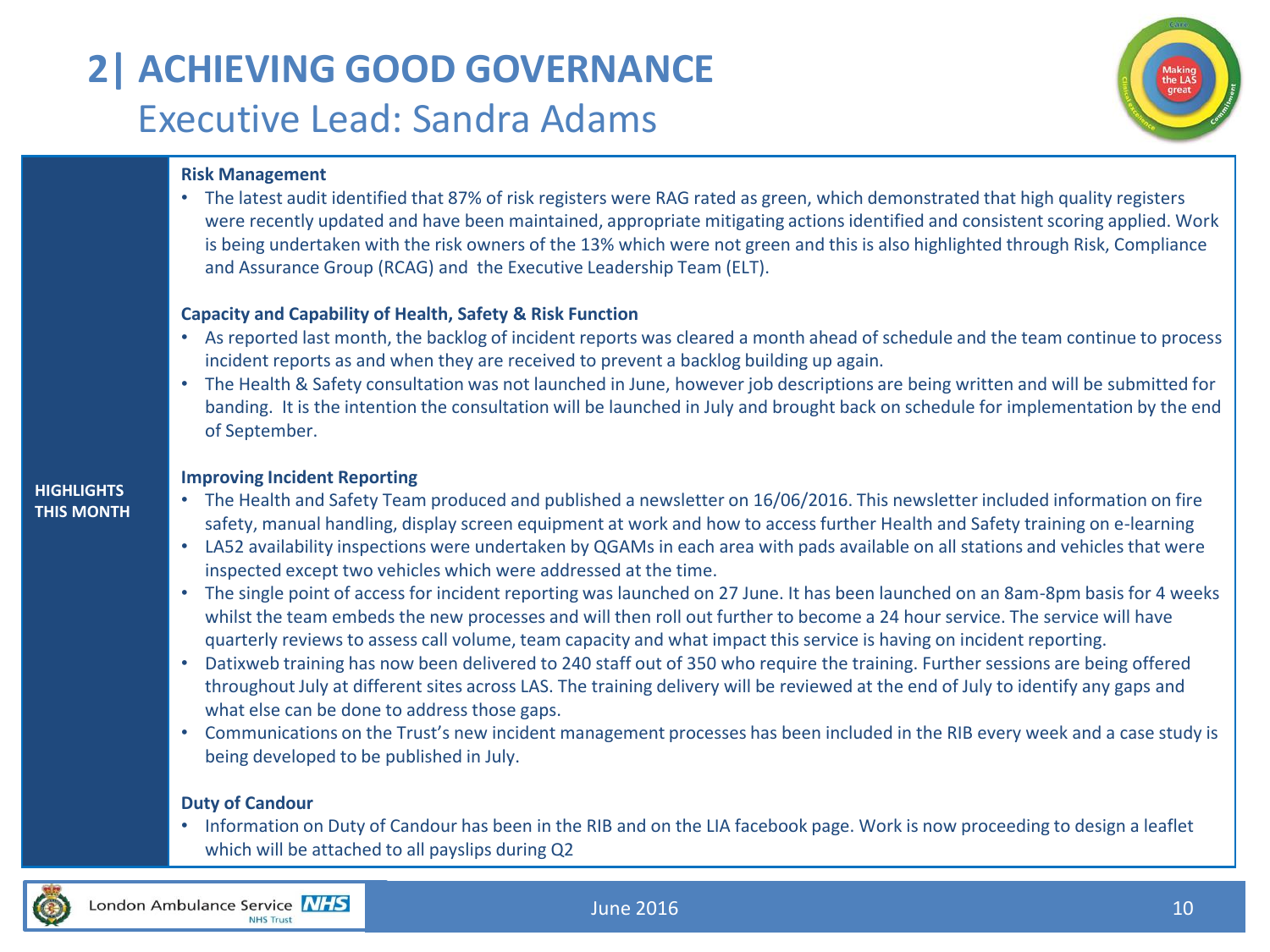# **2| ACHIEVING GOOD GOVERNANCE** Executive Lead: Sandra Adams



# **Operational Planning**

- A formal review of the Out of Service Policy has been undertaken by a cross-organisational working group. This policy revision has identified a minimum equipment list for vehicles, and refined the definition of the Out of Service codes to provide greater clarity which will allow us to more accurately assess what is most commonly leading to vehicles going out of service.
- The review of the rest break policy is being reviewed by the Executive Leadership Team and recommendations will be agreed to be taken forward.

### **Listening to Patients**

- We now report on activity, throughput performance and emerging themes in relation to complaint feedback to the Improving Patient Experience Committee. We triangulate a variety of qualitative measures including reporting on changes that have been achieved arising from complaints, with case examples, and the outcome of cases that have been referred to HSC. We are also now starting to report in more detail about where cases are upheld or partially upheld.
- Discussions have been held with local operational management teams to ensue that complaint feedback is always provided to staff, particularly where wider learning has been identified. We are also devising a systematic approach to improve the reporting of actions taken by local teams as part of the Trust's move towards better evidencing of outcomes across all feedback mechanisms. This will be further supported by Datix going forward.

# **Preparing for the next CQC inspection**

• A Clinical review was undertaken by NHS Improvement, and in preparation for this a range of communications had been arranged and a series of unannounced inspections were carried out. The majority of these unannounced inspections were positive and any concerns were escalated to relevant managers.

### **Internal Audit**

• Internal Audit recommendations were reported to the Executive Leadership Team in June and for the first time all outstanding and overdue actions were completed.

# **Policy & Guidance Review**

• The terms of reference for the new Policy group have been written and the group met for the first time on 5<sup>th</sup> July. The group will manage the process for updating out of date policies and will ensure they are reviewed in a timely manner going forward. The group will also give a steer to policy owners about how extensive a review they expect.



**HIGHLIGHTS THIS MONTH**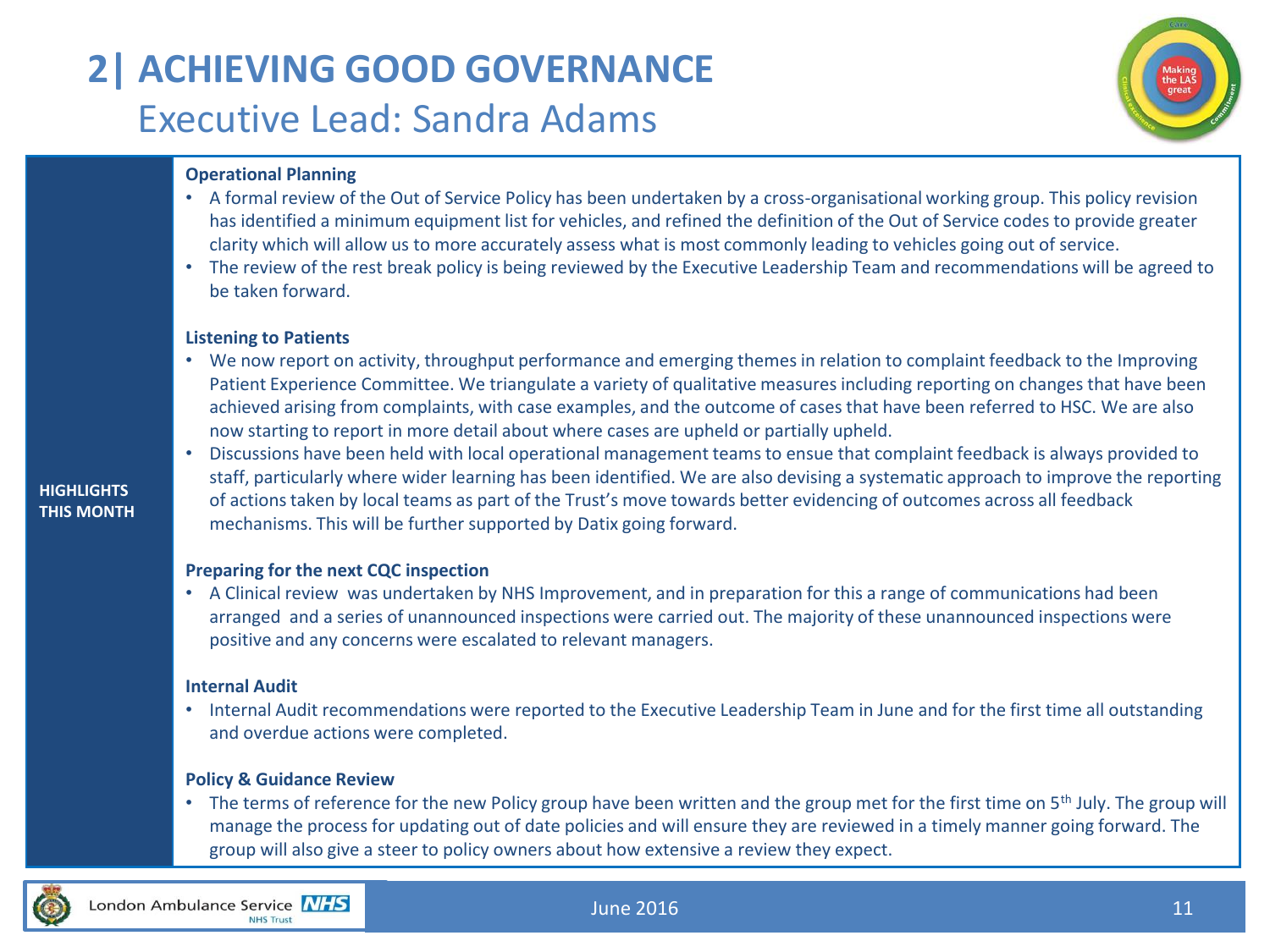# **2| ACHIEVING GOOD GOVERNANCE** Progress – June 2016



|                                                                   |                        |                 | June 2         |
|-------------------------------------------------------------------|------------------------|-----------------|----------------|
| <b>Deliverable</b>                                                | Lead                   | <b>Complete</b> | <b>Delay</b>   |
| <b>Risk Management</b>                                            | Sandra Adams           | $\overline{2}$  | $\overline{2}$ |
| Capability and capacity of<br>Health, Safety and Risk<br>function | Sandra Adams           | $\mathbf{1}$    | 1              |
| Improving incident<br>reporting                                   | Sandra Adams           | 5               |                |
| <b>Duty of Candour</b>                                            | Sandra Adams           | $\mathbf{1}$    |                |
| <b>Operational planning</b>                                       | Paul Woodrow           | 1               |                |
| Listening to patients                                             | <b>Fenella Wrigley</b> | $\overline{2}$  |                |
| <b>Blue light collaboration</b>                                   | <b>Karen Broughton</b> |                 |                |
| <b>CQC</b> reinspection                                           | <b>Fionna Moore</b>    | 1               |                |
| <b>Business intelligence</b><br>systems                           | <b>Jill Patterson</b>  |                 |                |
| <b>Internal audit</b>                                             | Sandra Adams           | $\mathbf{1}$    |                |
| Policy and guidance review                                        | Sandra Adams           | 1               |                |

|                | <b>June 2016</b> |                |
|----------------|------------------|----------------|
| Complete       | <b>Delayed</b>   | <b>At Risk</b> |
| $\overline{2}$ | $\overline{2}$   |                |
| $\mathbf{1}$   | $\mathbf{1}$     |                |
| 5              |                  |                |
| $\mathbf{1}$   |                  |                |
| $\mathbf{1}$   |                  |                |
| $\overline{2}$ |                  |                |
|                |                  |                |
| $\mathbf{1}$   |                  |                |
|                |                  |                |
| $\mathbf{1}$   |                  |                |
| 1              |                  |                |

# **Outstanding** actions **Delayed**  • *Complete a strategic risk review of the Trust risk register*  This was set to be discussed and completed at a Trust Board meeting at the end of June however had

to be delayed due to other organisational priorities. A meeting will be rearranged to complete this action.

# • *Risk management training for NEDs and Executive Directors*

A skills audit for the Trust Board is underway, therefore it is proposed that requirements for risk management training is aligned with this and deliver of this activity moved to September. A change request has been prepared.

# • *Commence staff consultation on proposed changes to Health and Safety function*

The launch of the consultation with the Health and Safety team was not completed in June, however is due to be launched in July.

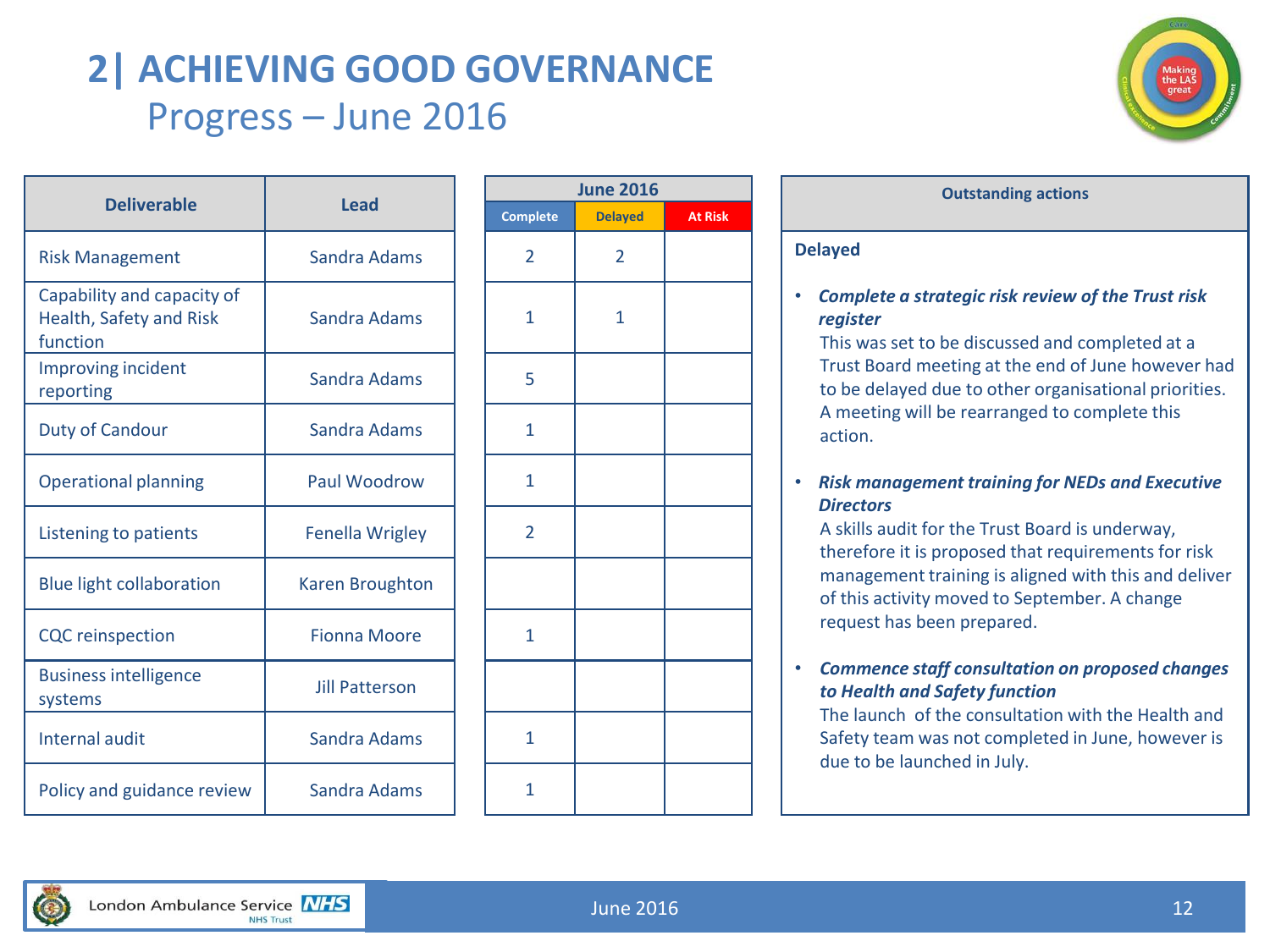# **2| ACHIEVING GOOD GOVERNANCE** Forecast View



| <b>Focus for next month</b>                                                                                                                                                                                                           | <b>Key risks and challenges</b>               |
|---------------------------------------------------------------------------------------------------------------------------------------------------------------------------------------------------------------------------------------|-----------------------------------------------|
| Ensure that all delayed actions from June are recovered and brought<br>back on track to ensure no further delays<br>To progress activities that are scheduled for delivery in September<br>$\bullet$<br>actions to prevent any delays | No specific risks to July and August delivery |

|                                                                |                        |                 |          | <b>July 2016</b> |                |
|----------------------------------------------------------------|------------------------|-----------------|----------|------------------|----------------|
| <b>Deliverable</b>                                             | Lead                   | <b>Complete</b> | On Track | <b>Delayed</b>   | <b>At Risk</b> |
| <b>Risk Management</b>                                         | Sandra Adams           |                 |          |                  |                |
| Capability and capacity of Health,<br>Safety and Risk function | Sandra Adams           |                 |          |                  |                |
| Improving incident reporting                                   | Sandra Adams           |                 | 1        |                  |                |
| Duty of Candour                                                | Sandra Adams           |                 |          |                  |                |
| <b>Operational planning</b>                                    | Paul Woodrow           |                 |          |                  |                |
| Listening to patients                                          | Fenella Wrigley        |                 |          |                  |                |
| <b>Blue light collaboration</b>                                | <b>Karen Broughton</b> |                 |          |                  |                |
| <b>CQC</b> reinspection                                        | <b>Fionna Moore</b>    |                 |          |                  |                |
| <b>Business intelligence systems</b>                           | <b>Jill Patterson</b>  |                 |          |                  |                |
| Internal audit                                                 | Sandra Adams           |                 |          |                  |                |
| Policy and guidance review                                     | Sandra Adams           |                 | 1        |                  |                |

|                 |                 | <b>July 2016</b> |                | <b>August 2016</b> |             |                |                |  |  |  |
|-----------------|-----------------|------------------|----------------|--------------------|-------------|----------------|----------------|--|--|--|
| <b>Complete</b> | <b>On Track</b> | <b>Delayed</b>   | <b>At Risk</b> | <b>Complete</b>    | On Track    | <b>Delayed</b> | <b>At Risk</b> |  |  |  |
|                 |                 |                  |                |                    |             |                |                |  |  |  |
|                 |                 |                  |                |                    |             |                |                |  |  |  |
|                 |                 |                  |                |                    |             |                |                |  |  |  |
|                 | $\mathbf 1$     |                  |                |                    | $\mathbf 1$ |                |                |  |  |  |
|                 |                 |                  |                |                    |             |                |                |  |  |  |
|                 |                 |                  |                |                    |             |                |                |  |  |  |
|                 |                 |                  |                |                    |             |                |                |  |  |  |
|                 |                 |                  |                |                    |             |                |                |  |  |  |
|                 |                 |                  |                |                    |             |                |                |  |  |  |
|                 |                 |                  |                |                    |             |                |                |  |  |  |
|                 |                 |                  |                |                    |             |                |                |  |  |  |
|                 |                 |                  |                |                    |             |                |                |  |  |  |
|                 |                 |                  |                |                    |             |                |                |  |  |  |
|                 | $\mathbf{1}$    |                  |                |                    | $\mathbf 1$ |                |                |  |  |  |

|      | <b>July 2016</b> |                | <b>August 2016</b> |              |                |                |  |  |  |  |  |  |
|------|------------------|----------------|--------------------|--------------|----------------|----------------|--|--|--|--|--|--|
| rack | <b>Delayed</b>   | <b>At Risk</b> | <b>Complete</b>    | On Track     | <b>Delayed</b> | <b>At Risk</b> |  |  |  |  |  |  |
|      |                  |                |                    |              |                |                |  |  |  |  |  |  |
|      |                  |                |                    |              |                |                |  |  |  |  |  |  |
|      |                  |                |                    |              |                |                |  |  |  |  |  |  |
|      |                  |                |                    | $\mathbf 1$  |                |                |  |  |  |  |  |  |
|      |                  |                |                    |              |                |                |  |  |  |  |  |  |
|      |                  |                |                    |              |                |                |  |  |  |  |  |  |
|      |                  |                |                    |              |                |                |  |  |  |  |  |  |
|      |                  |                |                    |              |                |                |  |  |  |  |  |  |
|      |                  |                |                    |              |                |                |  |  |  |  |  |  |
|      |                  |                |                    |              |                |                |  |  |  |  |  |  |
|      |                  |                |                    |              |                |                |  |  |  |  |  |  |
|      |                  |                |                    | $\mathbf{1}$ |                |                |  |  |  |  |  |  |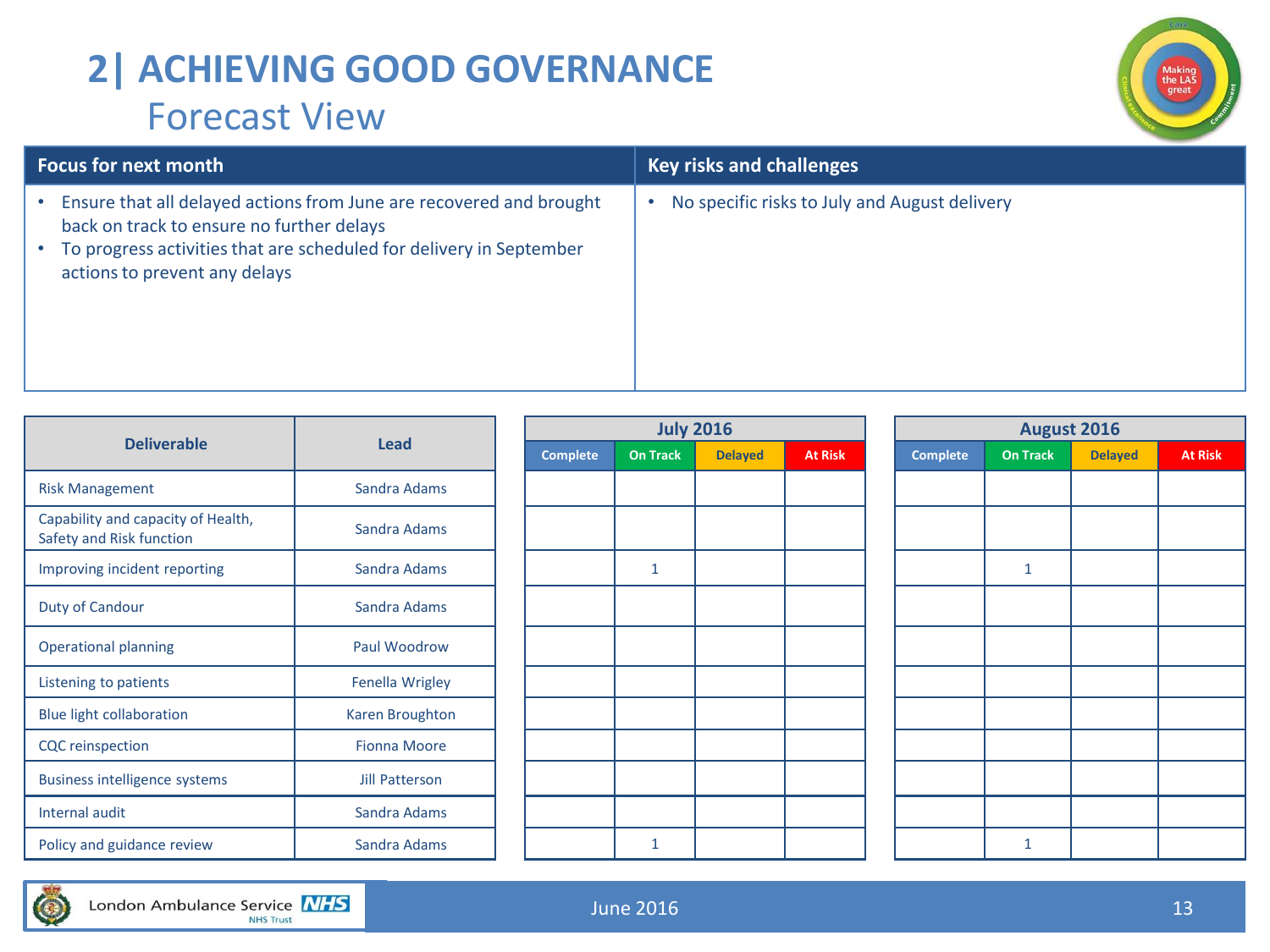# **3| IMPROVING PATIENT EXPERIENCE** Executive Lead: Briony Sloper



### **Meeting People's needs – Bariatric Patients**

- The multidisciplinary bariatric working group, which includes a patient representative, has continued to meet. The group has been analysing serious incidents reported and the Trust Health and Safety data to understand any issues that have been raised for both patients and staff in the respect of caring for bariatric patients and manual handling.
- The group has been working with the Business Intelligence team to develop a baseline of Trust data to understand the number of bariatric patients currently accessing the service and plan accordingly. There is also work to forecast the potential number of patients for the next 3-5 years using data from NHS England and Public Health England. The Business Intelligence team are looking into an alternative model to determine levels of activity, by focusing geographically on the prevalence of obesity in the London population as opposed to LAS activity alone.
- Based on available data, it is estimated that the LAS receives an average of approximately 1.5 calls from bariatric patients per day. The group has identified the current inadequacy of data and the need for a more robust process for collecting data in relation to this patient group is required Any change of data collection process at call taking may impact on call taking performance and may require changes to the CAD system. Consideration will also be given to changing the current PRF so that additional data about this patient group can be collected and analysed retrospectively.
- Updated clinical guidance has been prepared by the LAS Senior Clinical Advisor, and the implication of implementing the policy in relation to airway management, staff training requirements, and procurement of equipment is under review by the bariatric working group. The guidance provides a definition for bariatric patient to LAS staff when considering the needs of the patient.
- A clinical aide memoire for inclusion in the LAS mobile app is also in development. This aide memoire will support staff with advice on how to manage the patient until transport arrives (if required).
- In view of the current estimated patient numbers and the new guidance, consideration will be given to optimising the Trust's existing resources whilst more reliable and accurate data becomes available on current patient volumes. The group has commenced the review of specialist equipment currently available, and this will inform our need to provide training, or to procure any additional equipment or vehicles .



**HIGHLIGHTS THIS** 

**MONTH**

June 2016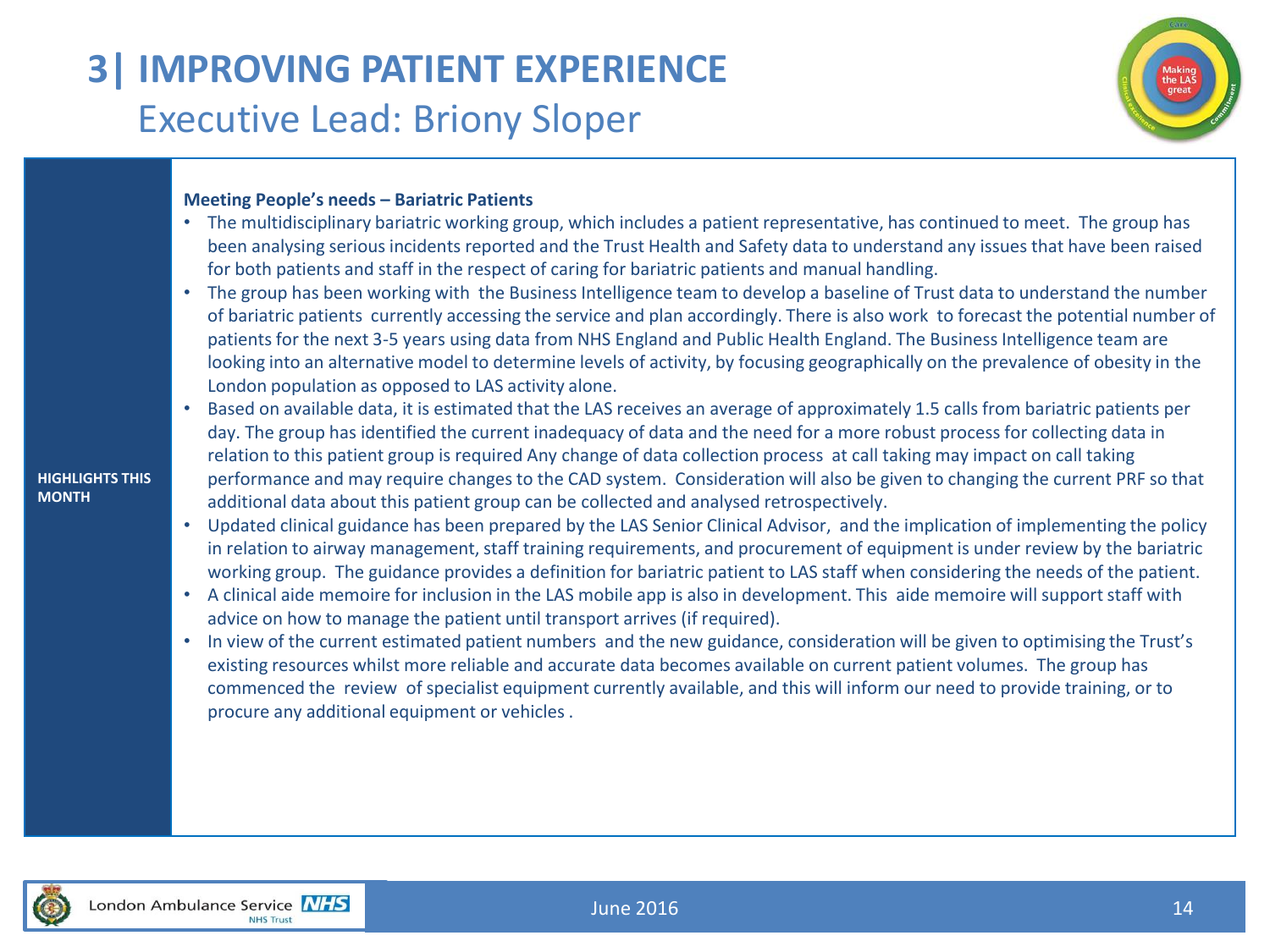# **3| IMPROVING PATIENT EXPERIENCE** Executive Lead: Briony Sloper



### **Patient Transport Service**

- The engagement with the stakeholders is complete. St Joseph's Hospice in E8 has been confirmed as the pilot site for pre booking palliative care patients
- The commencement of the pilot has been slightly delayed whilst final arrangements were confirmed with the Hospice, and the pilot is expected to start at the beginning of July. The pilot will operate for two weeks to identify any modifications required to the booking process, prior to a pan London roll-out planned by the end of July (as per milestone).
- The Non Emergency Transport Service is already delivering a number of palliative care journeys captured through the Healthcare Professional line in the Clinical Hub.

### **Response times**

**HIGHLIGHTS THIS MONTH**

Following the hospital hand over workshop at the end of February hosted by representatives from Commissioning Groups, the Director of Operations and the Head of Delivery and Development, North West London are meeting on a monthly basis and have developed an action plan to address ongoing issues. Updates on progress against the plan are provided to ROG.

### **Patient engagement strategy**

This updated document in on track for presentation at the Executive Leadership Team meeting, and relevant sub committees of the Trust Board. In addition, the strategy will be shared with Trust board members for initial comment to ensure that the strategy is reviewed and approved at the public board meeting in July.



June 2016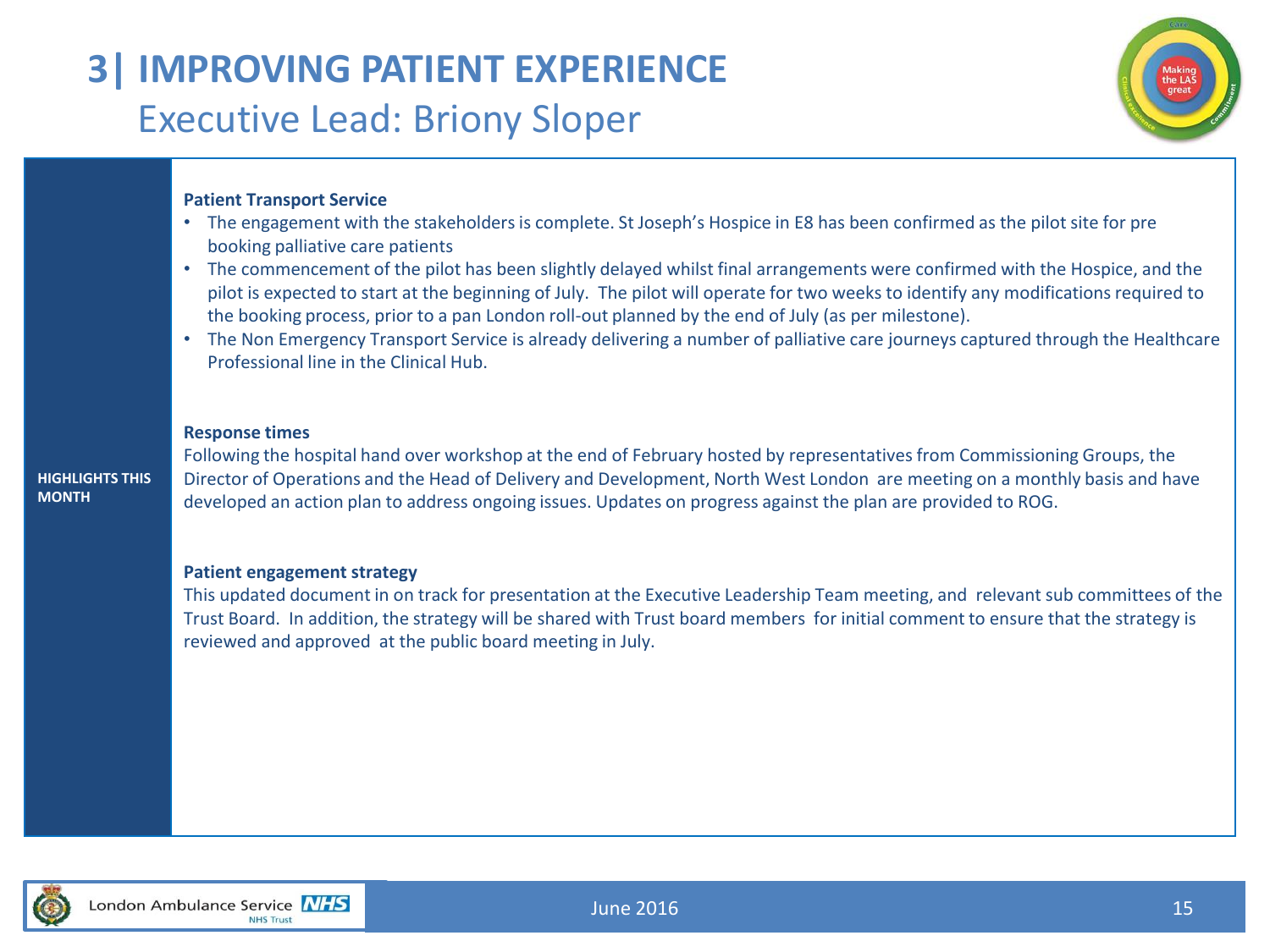# **3| IMPROVING PATIENT EXPERIENCE** Progress – June 2016



|                                  | Lead                                 |  |              | <b>June 2016</b> |                | <b>Outstanding actions</b> |
|----------------------------------|--------------------------------------|--|--------------|------------------|----------------|----------------------------|
| <b>Deliverable</b>               |                                      |  | Complete     | <b>Delayed</b>   | <b>At Risk</b> |                            |
| <b>Patient Transport Service</b> | Paul Woodrow                         |  | $\mathbf{1}$ |                  |                |                            |
| Meeting peoples needs            | <b>Briony Sloper/Paul</b><br>Woodrow |  | $\mathbf{1}$ |                  |                |                            |
| <b>Response Times</b>            | Paul Woodrow                         |  | $\mathbf{1}$ |                  |                |                            |
| Learning from experiences        | <b>Briony Sloper</b>                 |  |              |                  |                |                            |

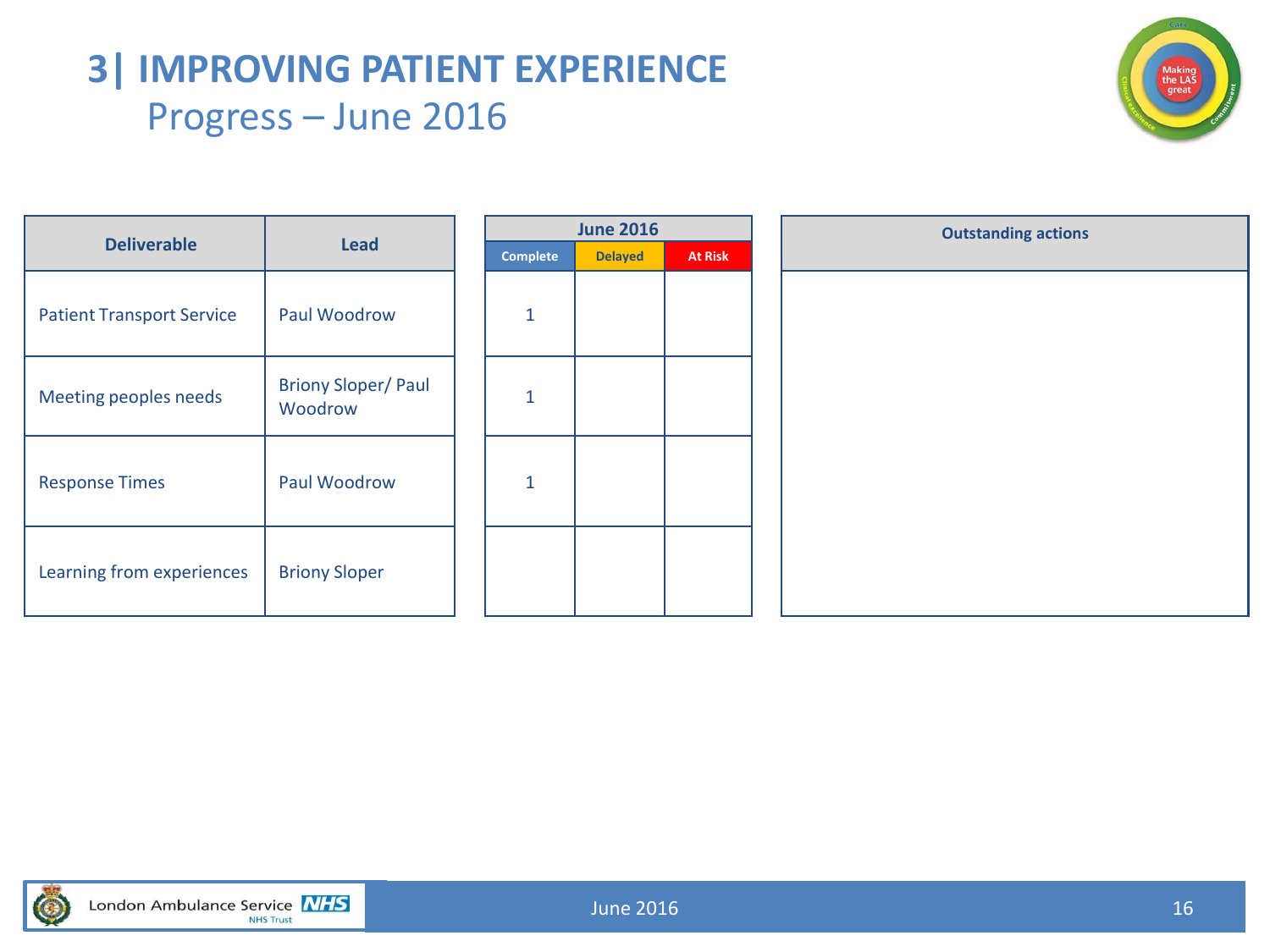# **3| IMPROVING PATIENT EXPERIENCE** Forecast View



| <b>Focus for next month</b>                                                                                                                                                                                                                                                                                                                                   | <b>Key risks and challenges</b>                                                                                                                                                                                                                                                                                                                                                                                                                                                                     |
|---------------------------------------------------------------------------------------------------------------------------------------------------------------------------------------------------------------------------------------------------------------------------------------------------------------------------------------------------------------|-----------------------------------------------------------------------------------------------------------------------------------------------------------------------------------------------------------------------------------------------------------------------------------------------------------------------------------------------------------------------------------------------------------------------------------------------------------------------------------------------------|
| • The roll out of the pan-London process for pre-booking palliative care<br>patients<br>• Work with fleet, operations and clinical education has already started<br>to scope any implementation plans and require training in respect of<br>new processes or vehicles.<br>• The patient engagement strategy is due to go to Trust Board at the<br>end of July | Lack of participation of providers using the pre-booking option for<br>palliative patients<br>Summer holiday annual leave impacts on communication with<br>providers on the roll out for the palliative care pilot.<br>Additional recruitment required to back fill for those NETS crews taking<br>a development option and moving to a TEAC role.<br>Lack of robust data on number of patients means that there could be<br>an over or under estimation of the requirements for bariatric patients |

| <b>Deliverable</b>               | Lead                            |  | <b>Complete</b> | On Tr |
|----------------------------------|---------------------------------|--|-----------------|-------|
| <b>Patient Transport Service</b> | Paul Woodrow                    |  |                 |       |
| Meeting peoples needs            | Briony Sloper / Paul<br>Woodrow |  |                 |       |
| <b>Response Times</b>            | Paul Woodrow                    |  |                 |       |
| Learning from experiences        | <b>Briony Sloper</b>            |  |                 |       |

| <b>July 2016</b> |                 |                |                |  |  |  |  |  |  |
|------------------|-----------------|----------------|----------------|--|--|--|--|--|--|
| <b>Complete</b>  | <b>On Track</b> | <b>Delayed</b> | <b>At Risk</b> |  |  |  |  |  |  |
|                  |                 |                |                |  |  |  |  |  |  |
|                  |                 |                |                |  |  |  |  |  |  |
|                  |                 |                |                |  |  |  |  |  |  |
|                  |                 |                |                |  |  |  |  |  |  |



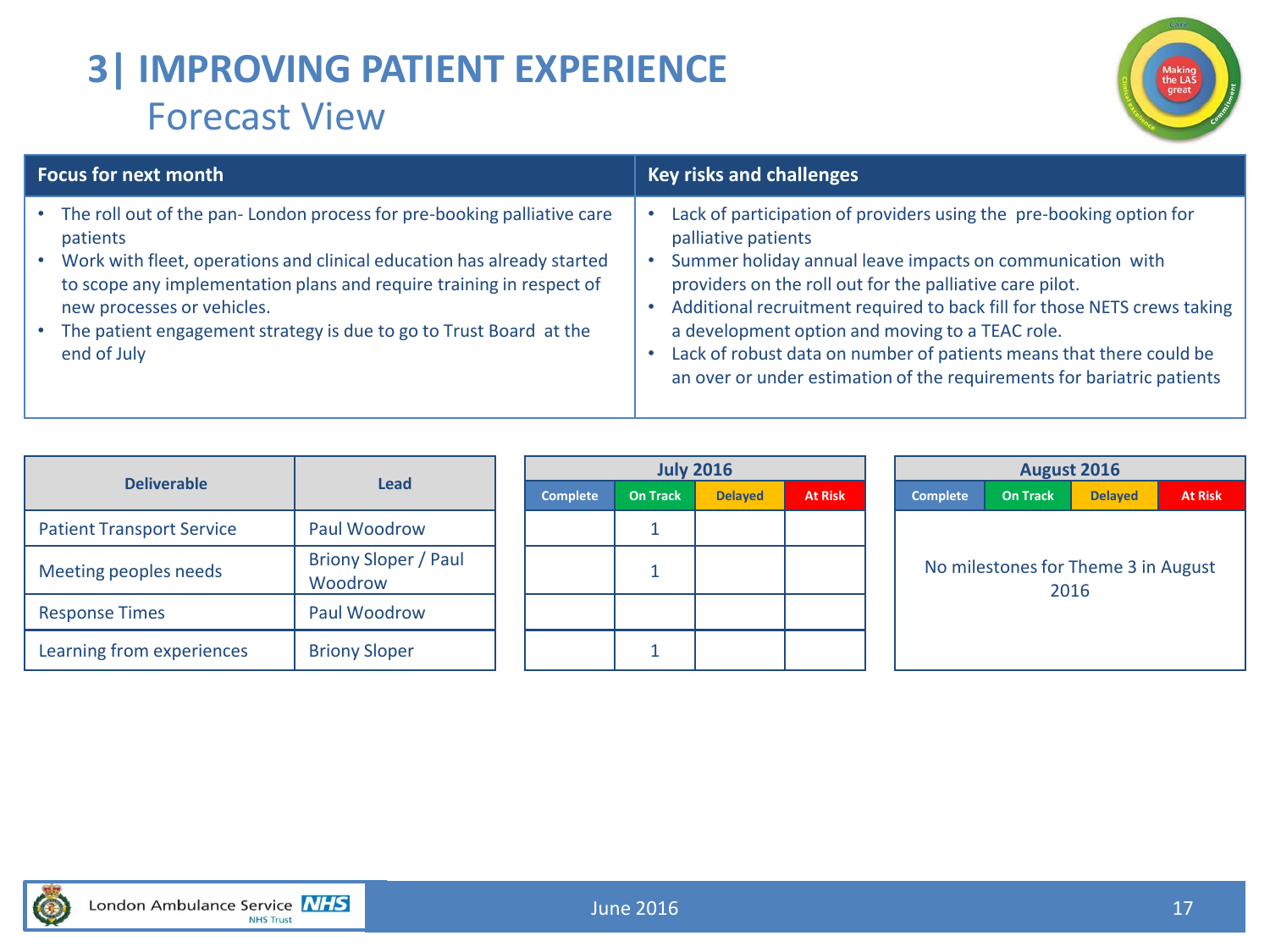# **4| IMPROVE ENVIRONMENT AND RESOURCES** Executive Lead: Andrew Grimshaw



# **Fleet/Vehicle Preparation: Workshops**

• The zero tolerance maintenance work continues to be carried out with over 600 jobs completed in the period November 2015 to May 2016. The number of zero tolerance jobs has steadily declined from 136 jobs in November 2015 to 78 jobs in May 2016 with processes now embedded and working.

### **Infection Prevention and Control**

• Review of the protective clothing pack contents is now complete with recommendations from Infection Prevention and Control team included. 750 packs have been ordered with deliveries commencing in early July for implementation. It is anticipated the roll out will be completed by the end of September 2016.

### **Facilities and Estates**

- Approval has been granted for contractor services to proceed with the cleaning of garages. The roll out of the extended cleaning services has commenced with 67% of sites now compliant, and an expectation that the roll out will be completed by the end of August 2016.
- Internal audits against the new cleaning specification have commenced and results will be available from mid July.

### **Information Management and Technology**

- An additional electronic review of current provisions of IMT on station has been completed.
- Review of options to improve access to hot desk areas and assessment of personal issue electronic devices will now be completed and presented to the Executive Leadership Team in July.

### **Operations Management**

• The Operations Management review was completed, and presentation pack has been developed outlining the impact of the new management structure which was presented to the Executive Leadership Team on 29 June. The next steps is to develop a project plan and the Executive Leadership Team will be provided with monthly updates on progress.

### **Fleet/Vehicle Prep: Vehicle Make Ready**

• An evaluation report of the North East Pilot is complete, and the Business Case is now under development to support roll out of the Hub model to remaining sites. Project planning continuing with governance structures established.



**HIGHLIGHTS THIS MONTH**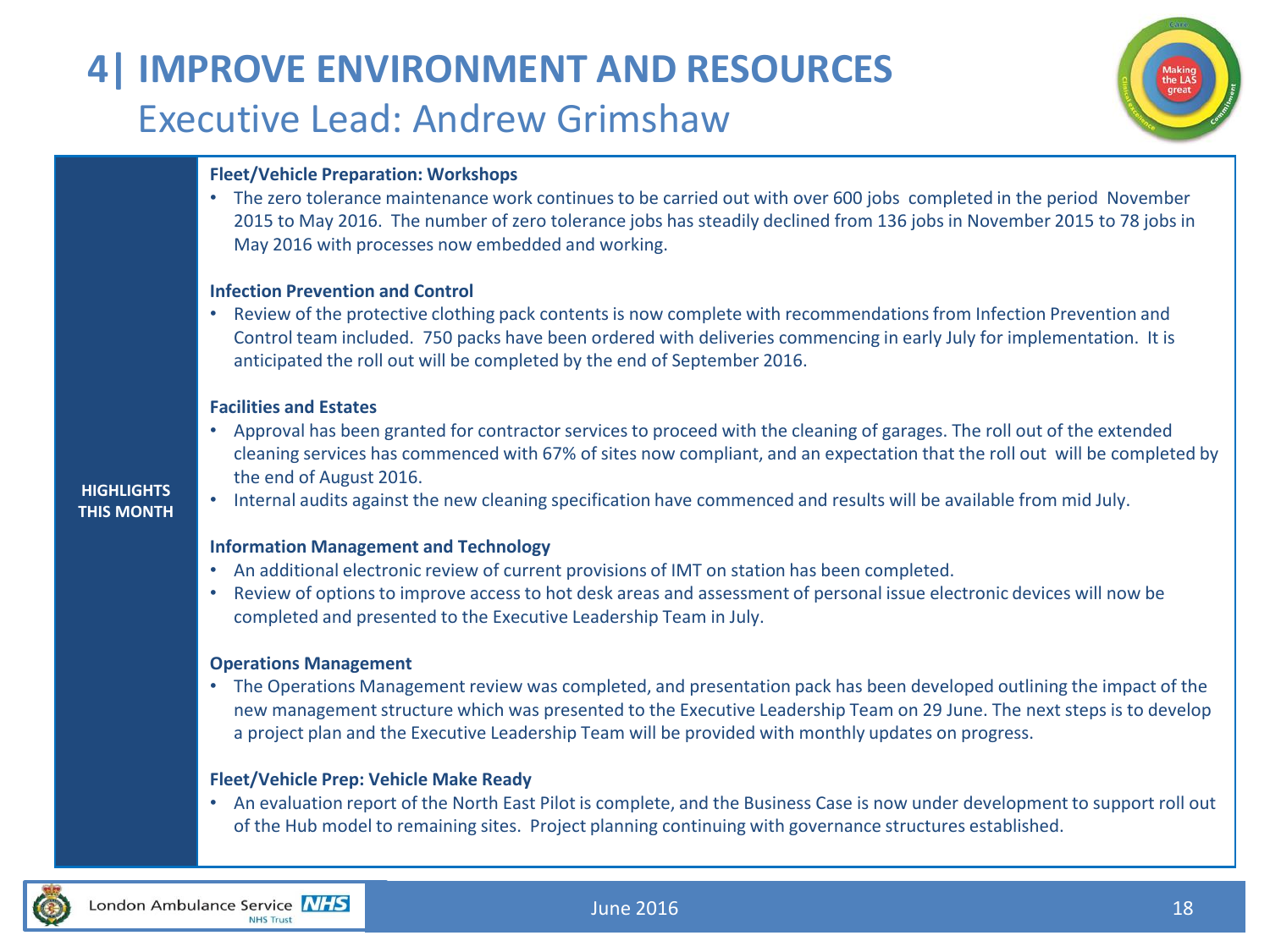# **4| IMPROVE ENVIRONMENT AND RESOURCES** Progress – June 2016



|                                                 |                                          | June 2          |              |  |  |
|-------------------------------------------------|------------------------------------------|-----------------|--------------|--|--|
| <b>Deliverable</b>                              | <b>Lead</b>                              | <b>Complete</b> | <b>Delay</b> |  |  |
| Fleet / Vehicle Preparation                     | <b>Andrew Grimshaw</b>                   | 1               |              |  |  |
| Information Management and<br><b>Technology</b> | <b>Andrew Grimshaw</b>                   |                 | 1            |  |  |
| Infection prevention and<br>control             | <b>Fenella Wrigley</b>                   | 1               |              |  |  |
| <b>Facilities and Estates</b>                   | Sandra Adams                             | 1               |              |  |  |
| <b>Resilience functions</b>                     | Paul Woodrow                             |                 |              |  |  |
| <b>Operations Management</b>                    | Paul Woodrow                             | 1               |              |  |  |
| Improving operational<br>productivity           | Paul Woodrow                             |                 |              |  |  |
| Cost improvement programme                      | <b>Andrew Grimshaw</b>                   |                 |              |  |  |
| Frontline equipment and<br>uniforms             | Paul Woodrow /<br><b>Andrew Grimshaw</b> |                 |              |  |  |

| <b>June 2016</b> |                |                |  |  |  |  |  |  |
|------------------|----------------|----------------|--|--|--|--|--|--|
| Complete         | <b>Delayed</b> | <b>At Risk</b> |  |  |  |  |  |  |
| $\mathbf 1$      |                |                |  |  |  |  |  |  |
|                  | $\mathbf 1$    |                |  |  |  |  |  |  |
| $\mathbf 1$      |                |                |  |  |  |  |  |  |
| $\mathbf 1$      |                |                |  |  |  |  |  |  |
|                  |                |                |  |  |  |  |  |  |
| $\overline{1}$   |                |                |  |  |  |  |  |  |
|                  |                |                |  |  |  |  |  |  |
|                  |                |                |  |  |  |  |  |  |
|                  |                |                |  |  |  |  |  |  |

| <b>Delayed</b>                                                                                                                                                 |
|----------------------------------------------------------------------------------------------------------------------------------------------------------------|
| Scope options to improve access including the<br>assessment of personal issue of electronic device<br>which will allow staff to access information<br>remotely |

**June 2016 Outstanding actions**

This milestone will not be achieved due to other priorities within the IM&T team. The options paper will be completed and presented to the Executive Leadership Team in July. A change request will be submitted to the QIP Board to realign subsequent activities in light of this delay.

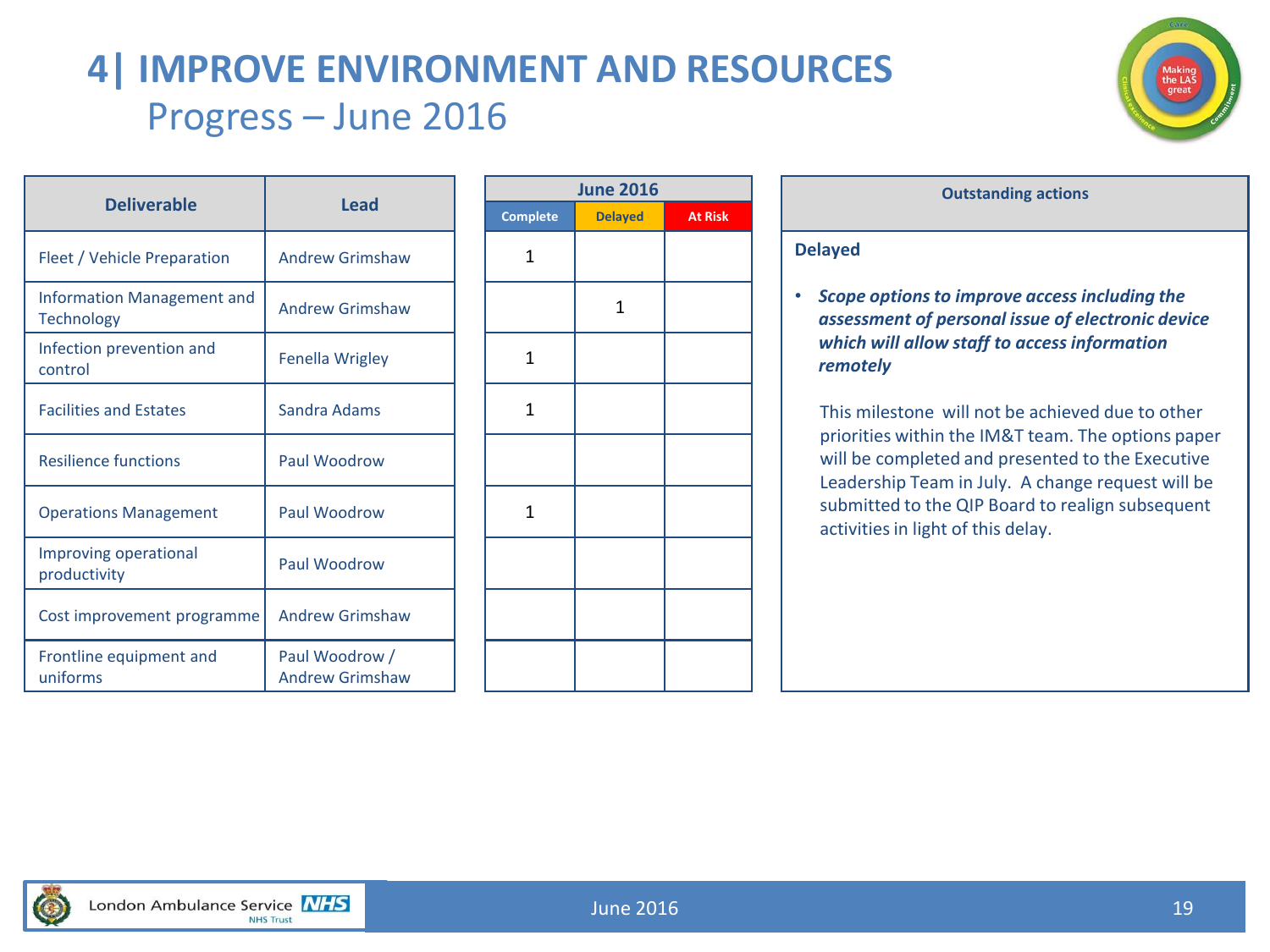# **4| IMPROVE ENVIRONMENT AND RESOURCES** Forecast View



| <b>Focus for next month</b>                                                                                                                                                                                                                                                                                                                                                                                                                                                                                                                                                                                                                                                 | <b>Key risks and challenges</b>                                                                                                                                                                                                                                                                                                                                                                                                                                                                                                                                                                       |
|-----------------------------------------------------------------------------------------------------------------------------------------------------------------------------------------------------------------------------------------------------------------------------------------------------------------------------------------------------------------------------------------------------------------------------------------------------------------------------------------------------------------------------------------------------------------------------------------------------------------------------------------------------------------------------|-------------------------------------------------------------------------------------------------------------------------------------------------------------------------------------------------------------------------------------------------------------------------------------------------------------------------------------------------------------------------------------------------------------------------------------------------------------------------------------------------------------------------------------------------------------------------------------------------------|
| Fleet/Vehicle Prep: Make Ready: Continue project planning activities<br>relating to the Vehicle Preparation, and development of the Vehicle<br><b>Preparation Business Case.</b><br>Vehicle Procurement: Continue to work with FRU supplier to deliver<br>vehicles in accordance with the revised production plan. Approval being<br>sought for the DCA business case.<br><b>Information Management &amp; Technology:</b> Ensure the scope of options is<br>completed and presented to the Executive Leadership Team, and to<br>prepare business case to agree preferred option.<br>Infection Control and Prevention: Begin roll out of agreed protective<br>clothing packs | <b>Information Management &amp; Technology:</b> A risk that other priorities<br>within IM&T team causing delay the completion of options paper and<br>business case.<br>Procurement of Fast Response Units - This remains a challenge due<br>to deadline and on-going issues with supplier. A revised production<br>plan in place, with an agreed timeline for delivery extended to<br>September 16.<br>Double Crew Ambulance - Final approval of business case has not<br>been received from NHSI. Until approval received, a final date of<br>delivering of 140 vehicles has not yet been confirmed |

|                                                        |                                          |  |                 |                 | <b>July 2016</b> |                |  | <b>August 2016</b>                       |                 |                |                |  |  |  |
|--------------------------------------------------------|------------------------------------------|--|-----------------|-----------------|------------------|----------------|--|------------------------------------------|-----------------|----------------|----------------|--|--|--|
| <b>Deliverable</b>                                     | <b>Lead</b>                              |  | <b>Complete</b> | <b>On Track</b> | <b>Delayed</b>   | <b>At Risk</b> |  | <b>Complete</b>                          | <b>On Track</b> | <b>Delayed</b> | <b>At Risk</b> |  |  |  |
| Fleet / Vehicle Preparation                            | <b>Andrew Grimshaw</b>                   |  |                 |                 |                  |                |  |                                          |                 |                |                |  |  |  |
| <b>Information Management and</b><br><b>Technology</b> | <b>Andrew Grimshaw</b>                   |  |                 |                 | 1                |                |  |                                          |                 |                |                |  |  |  |
| Infection prevention and control                       | <b>Fenella Wrigley</b>                   |  |                 |                 |                  |                |  |                                          |                 |                |                |  |  |  |
| <b>Facilities and Estates</b>                          | Sandra Adams                             |  |                 |                 |                  |                |  |                                          |                 |                |                |  |  |  |
| <b>Resilience functions</b>                            | Paul Woodrow                             |  |                 |                 |                  |                |  | No milestones for Theme 4 in August 2016 |                 |                |                |  |  |  |
| <b>Operations Management</b>                           | Paul Woodrow                             |  |                 |                 |                  |                |  |                                          |                 |                |                |  |  |  |
| Improving operational productivity                     | Paul Woodrow                             |  |                 |                 |                  |                |  |                                          |                 |                |                |  |  |  |
| Cost improvement programme                             | <b>Andrew Grimshaw</b>                   |  |                 |                 |                  |                |  |                                          |                 |                |                |  |  |  |
| Frontline equipment and uniforms                       | Paul Woodrow /<br><b>Andrew Grimshaw</b> |  |                 |                 |                  |                |  |                                          |                 |                |                |  |  |  |
| 乳腺                                                     |                                          |  |                 |                 |                  |                |  |                                          |                 |                |                |  |  |  |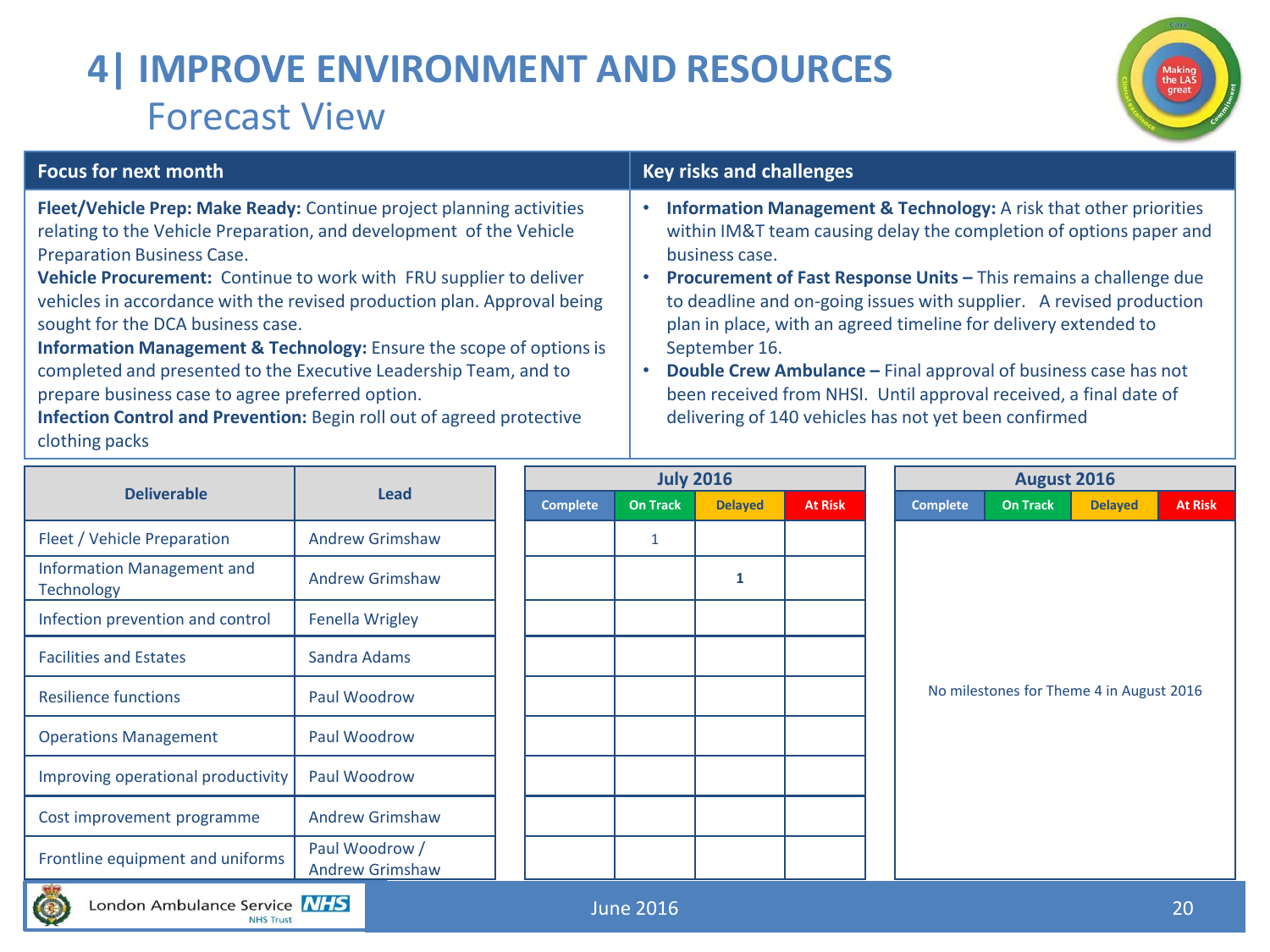# **5| TAKING PRIDE AND RESPONSIBILITY** Executive Lead: Fenella Wrigley



### **Clinical supervision**

- A draft audit tool to assure the compliance and quality of OWRs (Operational Workplace Reviews) has been designed by the Consultant Paramedics in collaboration with the Operations Directorate. The process will involve three auditors who will who independently review and assess completed OWRs, and the outcome of the audit will be reported and shared appropriately with managers.
- The Deputy Director for Clinical Education and Standards has made a recommendation to reintroduce tutors to complexes, and these team members could help support the Clinical Team Leaders in completing OWRs.
- Operations continue to monitor numbers of completed OWRs (149 OWRs completed in June)

### **Medicine Management**

- A review of eLearning materials is now underway to assess the quality and ongoing suitability.
- Further communication on Medicine Management was included in the latest edition of LAS news and the Routine Information Bulletin (RIB) which included operationally led articles highlighting the progress being made in improving medicines management and changes to the revised medicines management policy.
- A visual field guide or "card" has been developed and has been added to the LAS mobile app and the LAS Facebook pages.
- **HIGHLIGHTS THIS MONTH** • The Incident Response Officers (IROs) are undertaking regular unannounced station visit to review medicines management compliance , and the outcome of each visit are shared with sector Assistant Directors of Operation (ADOs) and Quality Governance Assurance Managers (QGAMs) to take action as necessary. The number of stations reporting full compliance with medicines management compliance is increasing, and there is focussed action to address stations where there is a shortfall to achieving full compliance.
	- An initiative identified by Greenwich station to improve the management of station based drugs is due to commence, and this will be trialled for four weeks followed by an evaluation to determine the effectiveness and feasibility of implementing changes widely across the Trust.

### **Safeguarding:**

- EOC Safeguarding Training is already underway as content is included in the current EOC CSR1.2016.
- CSR safeguarding training is planned for the last CSR (3.2016) this year.
- Delivery of annual safeguarding training to staff within Patient Transport Service and Non-Emergency Transport service is also already under way in the current CSR.
- Between April and June 74 staff attended CSR and 31 new staff were trained.
- Following the delivery of safeguarding training, a self assessment tool has been developed to enable the safeguarding team to determine staff knowledge and understanding of handling safeguarding issues.
- On-going attendance at local safeguarding boards, social services and key stakeholders in conjunction with quality governance assurance managers and stakeholder engagement managers is taking place and progress reported to Quality committee and commissioners monthly.
- The recruitment for additional safeguarding supervision staff continues to progress, however there is a reported delay due to the unavailability of the candidate until the end of July.

### London Ambulance Service NHS **NHS Trust**

### June 2016

# 21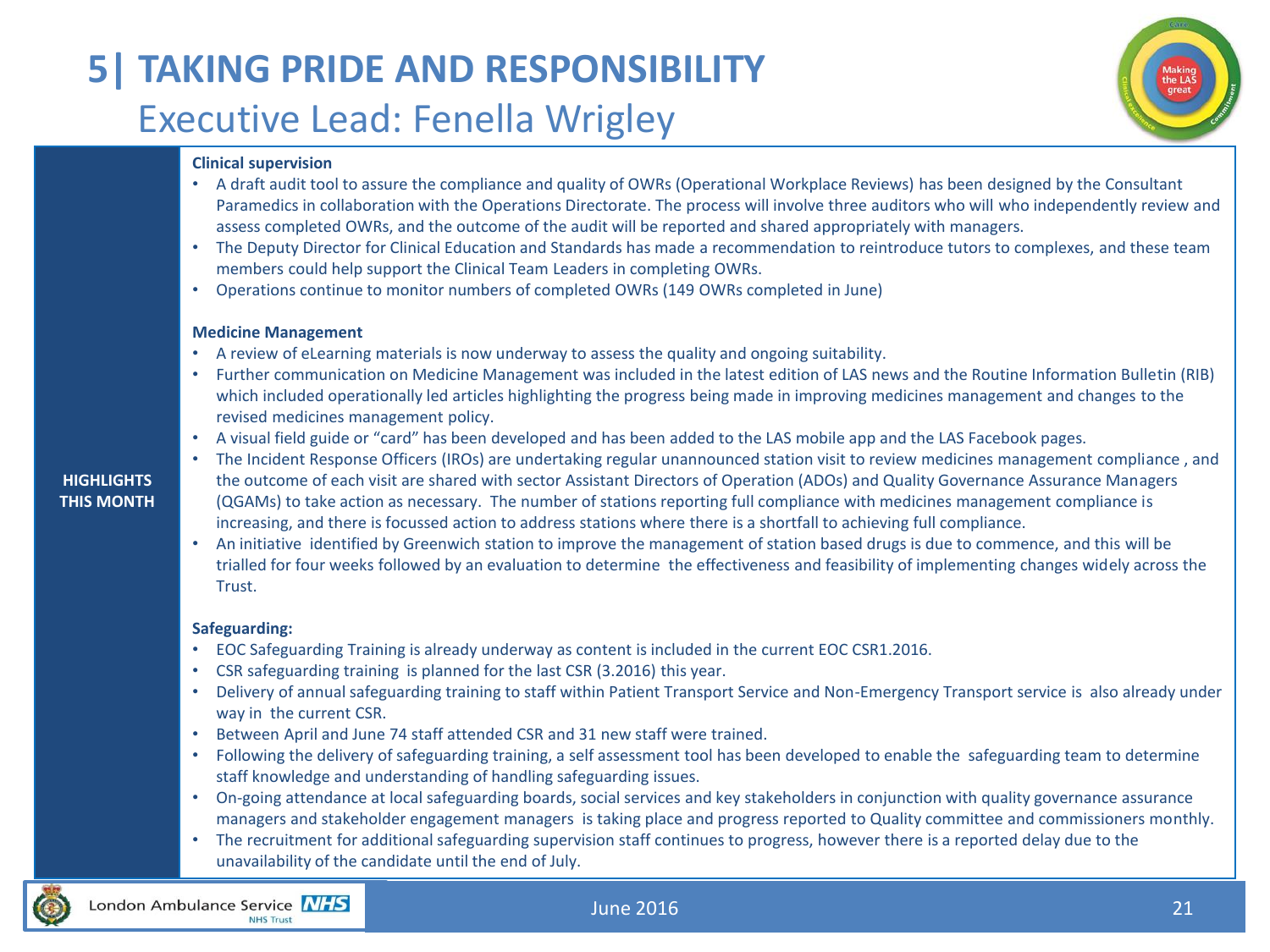# **5| TAKING PRIDE AND RESPONSIBILITY** Progress – June 2016



|                                                               | <b>Lead</b>                       |  |                 | <b>June 2016</b> |                |  | <b>Outstanding act</b>           |
|---------------------------------------------------------------|-----------------------------------|--|-----------------|------------------|----------------|--|----------------------------------|
| <b>Deliverable</b>                                            |                                   |  | <b>Complete</b> | <b>Delayed</b>   | <b>At Risk</b> |  |                                  |
| <b>Clinical supervision</b>                                   | <b>Fenella Wrigley</b>            |  |                 |                  |                |  | There are no outstanding actions |
| <b>Consent MCA</b>                                            | <b>Fenella Wrigley</b>            |  |                 |                  |                |  |                                  |
| <b>Medicine Management</b>                                    | <b>Fenella Wrigley</b>            |  |                 |                  |                |  |                                  |
| Safeguarding                                                  | <b>Fenella Wrigley</b>            |  | 5               |                  |                |  |                                  |
| <b>Quality and clinical strategy</b>                          | <b>Fenella Wrigley</b>            |  |                 |                  |                |  |                                  |
| Operating model and clinical<br>education & training strategy | Paul Woodrow /<br>Karen Broughton |  |                 |                  |                |  |                                  |
| Developing the 111 Service                                    | Paul Woodrow /<br>Karen Broughton |  |                 |                  |                |  |                                  |

|                 | <b>June 2016</b> |                |
|-----------------|------------------|----------------|
| <b>Complete</b> | <b>Delayed</b>   | <b>At Risk</b> |
|                 |                  |                |
|                 |                  |                |
|                 |                  |                |
|                 |                  |                |
|                 |                  |                |
|                 |                  |                |
| 5               |                  |                |
|                 |                  |                |
|                 |                  |                |
|                 |                  |                |
|                 |                  |                |
|                 |                  |                |
|                 |                  |                |

| <b>June 2016</b> |                | <b>Outstanding actions</b>            |  |  |  |  |  |
|------------------|----------------|---------------------------------------|--|--|--|--|--|
| <b>Delayed</b>   | <b>At Risk</b> |                                       |  |  |  |  |  |
|                  |                | There are no outstanding actions<br>٠ |  |  |  |  |  |
|                  |                |                                       |  |  |  |  |  |
|                  |                |                                       |  |  |  |  |  |
|                  |                |                                       |  |  |  |  |  |
|                  |                |                                       |  |  |  |  |  |
|                  |                |                                       |  |  |  |  |  |
|                  |                |                                       |  |  |  |  |  |
|                  |                |                                       |  |  |  |  |  |
|                  |                |                                       |  |  |  |  |  |
|                  |                |                                       |  |  |  |  |  |
|                  |                |                                       |  |  |  |  |  |
|                  |                |                                       |  |  |  |  |  |
|                  |                |                                       |  |  |  |  |  |
|                  |                |                                       |  |  |  |  |  |